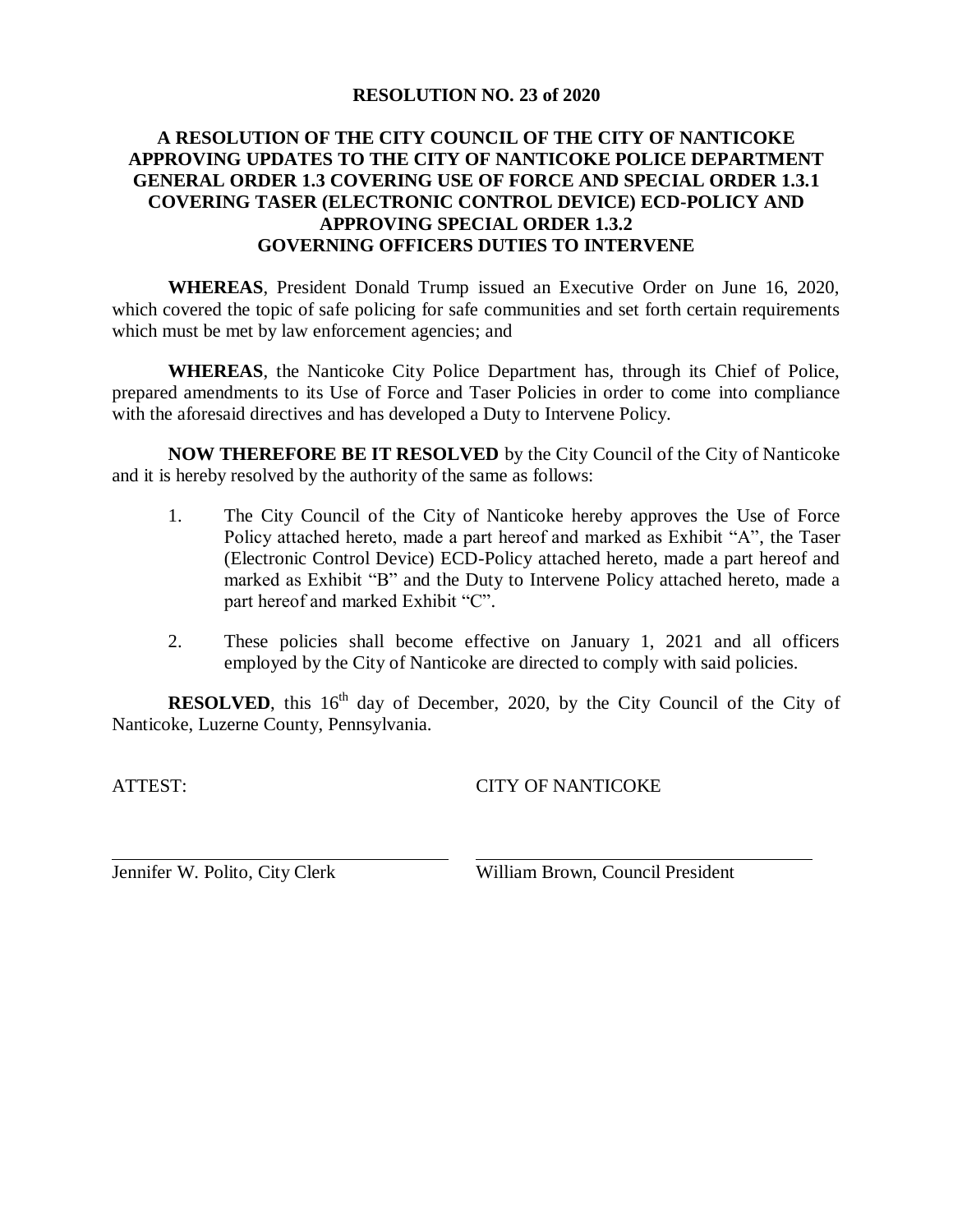# **EXHIBIT "A"**

**Use of Force Policy**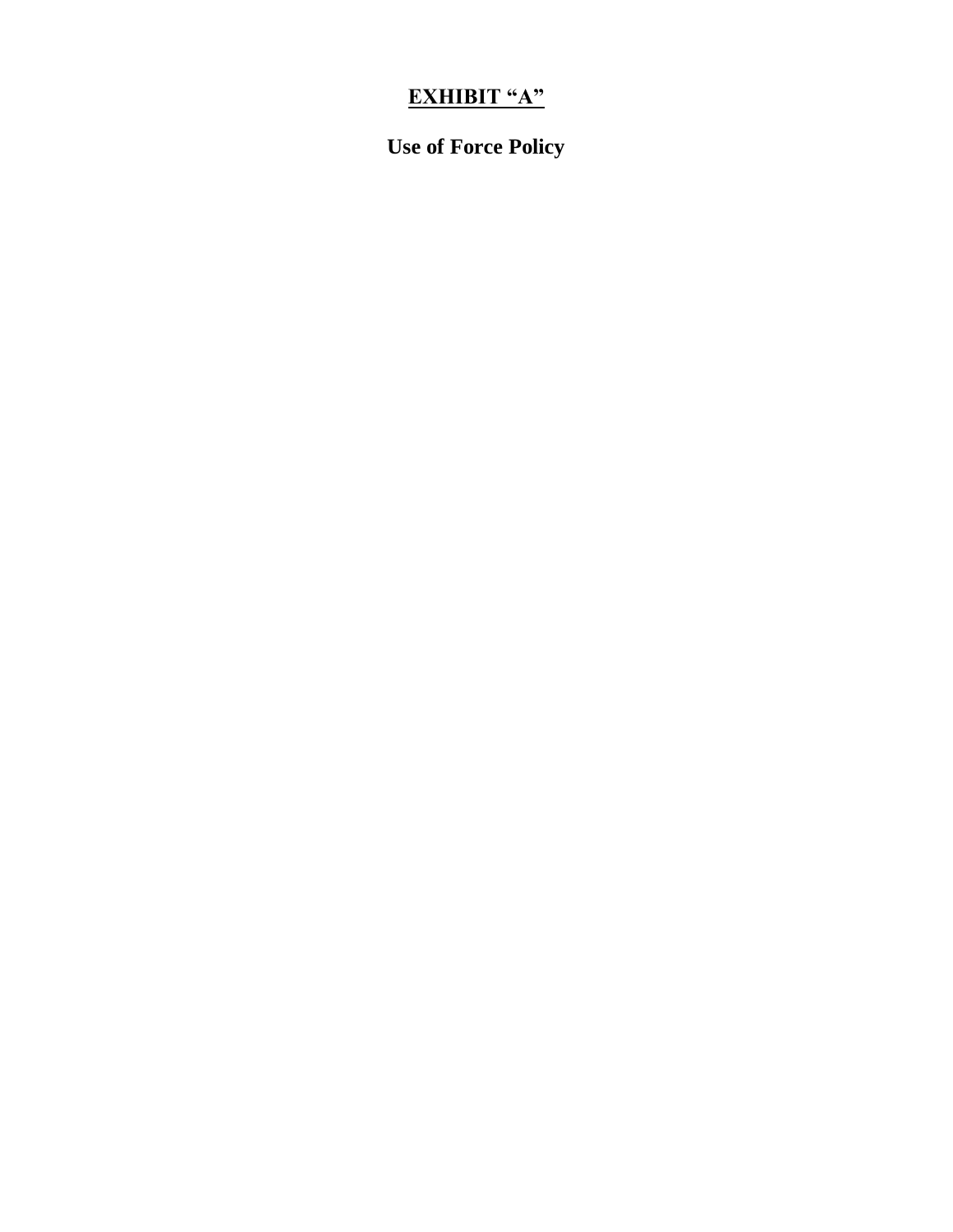

# **NANTICOKE CITY POLICE DEPARTMENT Nanticoke City, Pennsylvania**

# **GENERAL ORDER 1.3**

### **Subject**

| Use of Force           |                        |                            |
|------------------------|------------------------|----------------------------|
| Date of Issue          | <b>Effective Date</b>  | <b>Expiration Date</b>     |
| <b>January 1, 2021</b> | <b>January 1, 2021</b> | Until Amended or Rescinded |
|                        |                        |                            |

| <b>Amends</b>                                                                        | <b>Rescinds</b> |  |  |
|--------------------------------------------------------------------------------------|-----------------|--|--|
| N/A                                                                                  |                 |  |  |
| <b>Index Words</b>                                                                   |                 |  |  |
| Use of Force, Authorized Use of Weapons, Weapons Qualifications, Use of Force Report |                 |  |  |
| <b>Distribution</b>                                                                  |                 |  |  |
| <b>General Order Manuals</b><br>1.                                                   |                 |  |  |
| 2. Reading Verification to All Personnel                                             |                 |  |  |

## **This order contains the following sections:**

- 1.3.1 Use of Force Continuum Authorized Only to Accomplish Lawful Objectives
- 1.3.2 Use of Deadly Force
- 1.3.3 Prohibited Use of Weapons (Warning Shots)
- 1.3.4 Use of Authorized Less Lethal Weapons
- 1.3.5 Medical Attention Required Following the Use of Force as Appropriate
- 1.3.6 Written Reports and Investigation Required
- 1.3.7 Removal of Personnel from Line-Duty-Assignment Pending Administrative Review
- 1.3.8 Weapons and Ammunition Approved by the Chief of Police
- 1.3.9 Demonstrated Proficiency Required to Carry Approved Weapons
- 1.3.10 Use of Force In-Service and Weapons Proficiency Training

#### **I. Purpose**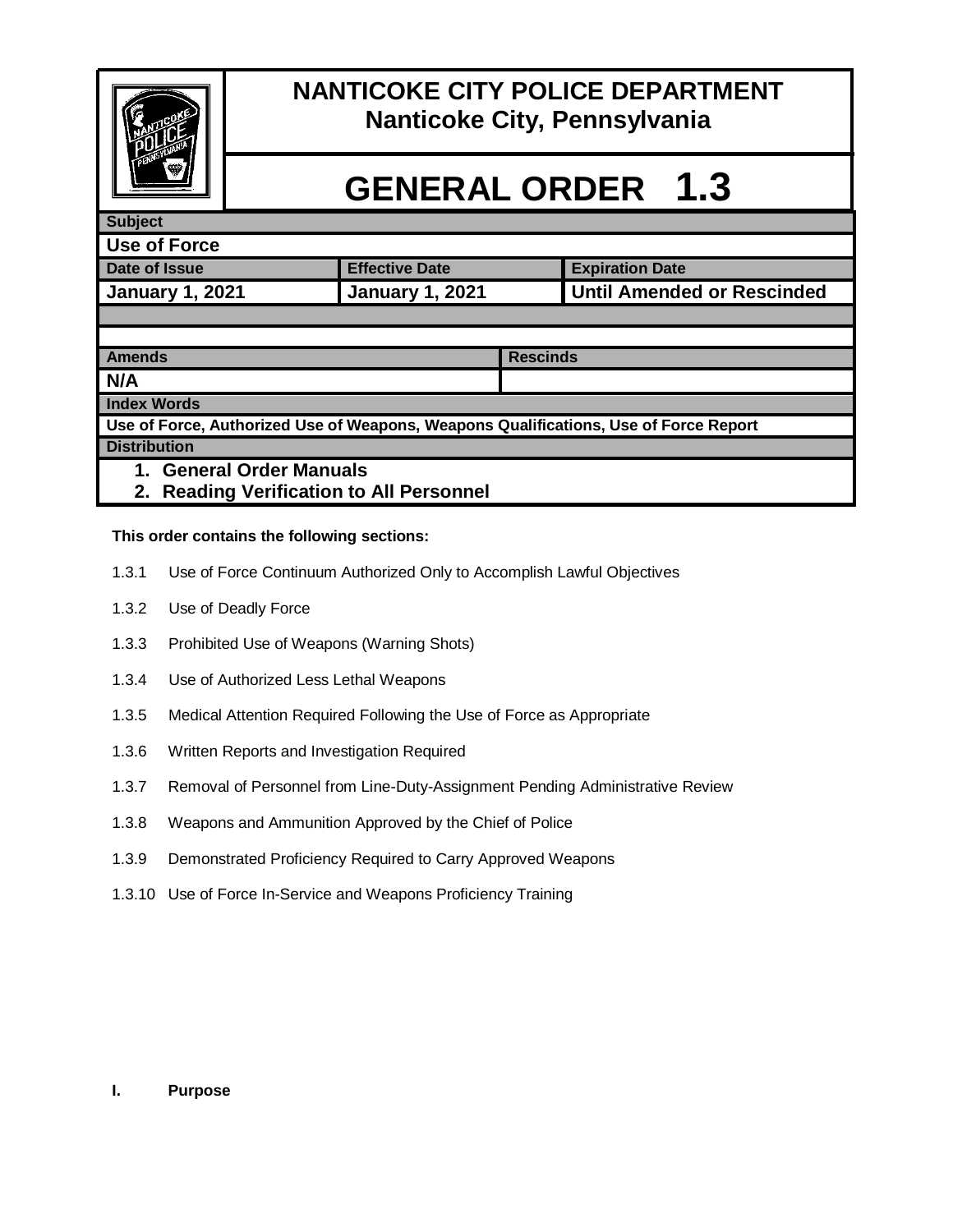In performance of their duty, Nanticoke City Police Officers are at times confronted with situations where, in order to protect the public safety, control must be exercised to affect arrests, overcome active physical resistance, and neutralize assaults. Control may be achieved through verbal discussion, persuasion and warnings, or by the use of physical force. Obviously, there are varying degrees of force that may be justified, depending upon the dynamics of the situations. The use of the various levels of control against active resistance in physical force should be viewed as lying along a continuum; a continuum along which the use of force escalates only when each lower level of force has been examined or discarded as impractical in the current circumstance, or which has been tried and has failed in the encounter. It should be noted that this analysis might not involve lengthy deliberations. Due to the urgency often inherent in such situations, the decision to escalate the use of force may be nearly instantaneous.

In order to provide employees with a clear understanding of their performance expectations while affecting the components of the use of force continuum, this general order is established. In addition, this order details departmentally authorized weapons, training in their use, and reporting requirements when the use of force continuum is asserted as a result of physical resistance and/or assaultive behavior.

#### **II. Policy**

It is the policy of the Nanticoke City Police Department that all persons, regardless of their involvement in a situation, shall be treated with humanity, courtesy, and the dignity due any human being, to the extent that such treatment is allowed by the subject's resistance. Police officers and civilian employees where applicable, shall maintain a professional decorum at all times. They shall not be argumentative or engage in acts that might incite a subject to become physically aggressive. They shall never use a greater degree of force than that which is lawful, reasonable, and necessary for the specific situation. Such reasonable and necessary force may be used: to affect an arrest, to overcome unlawful resistance, to prevent an escape from custody, or to neutralize an unlawful assault upon the officer or another person. The use of physical force will end immediately when resistance ceases, when resistance has been overcome, or when the arrest has been accomplished. Emphasis shall always be upon obtaining control over the resistance situation rather than forcing submission. Members shall not mentally or physically abuse any person that they contact or take into their custody or control.

Justification for the use of force is limited to what reasonably appears to be the facts known or perceived by the officer at the time he/she decides to use such force. Facts unknown to the officer, no matter how compelling, cannot be considered in later determining whether the action was justified.

Officers using force must be able to articulate the need and justification for the use of force and the reason(s) why the level of force utilized was selected. Full disclosure of the circumstances requiring the use of force, and the type and extent of force, shall be thoroughly documented in the departmentally required "Use of Force Report", or other reports, as outlined in this general order.

#### **1.3.1 Use of Force Continuum Authorized Only to Accomplish Lawful Objectives**

- A. Use of Force Justification
	- 1. The Pennsylvania Crimes Code, Title 18, Chapter 5, "General Principles of Justification", describes those circumstances in which use of force is justified. These provisions, and the related case law, including Federal case law made binding on Pennsylvania through the 14th Amendment to the United States Constitution, shall establish the only legally binding restrictions regarding the use of force by police department personnel, as it relates to criminal or enforceable civil matters.
	- 2. In any necessary use of force, all police department personnel shall only utilize the force necessary to affect lawful objectives in conformance to the provisions of the Pennsylvania Crimes Code, other Pennsylvania statutory provisions, and applicable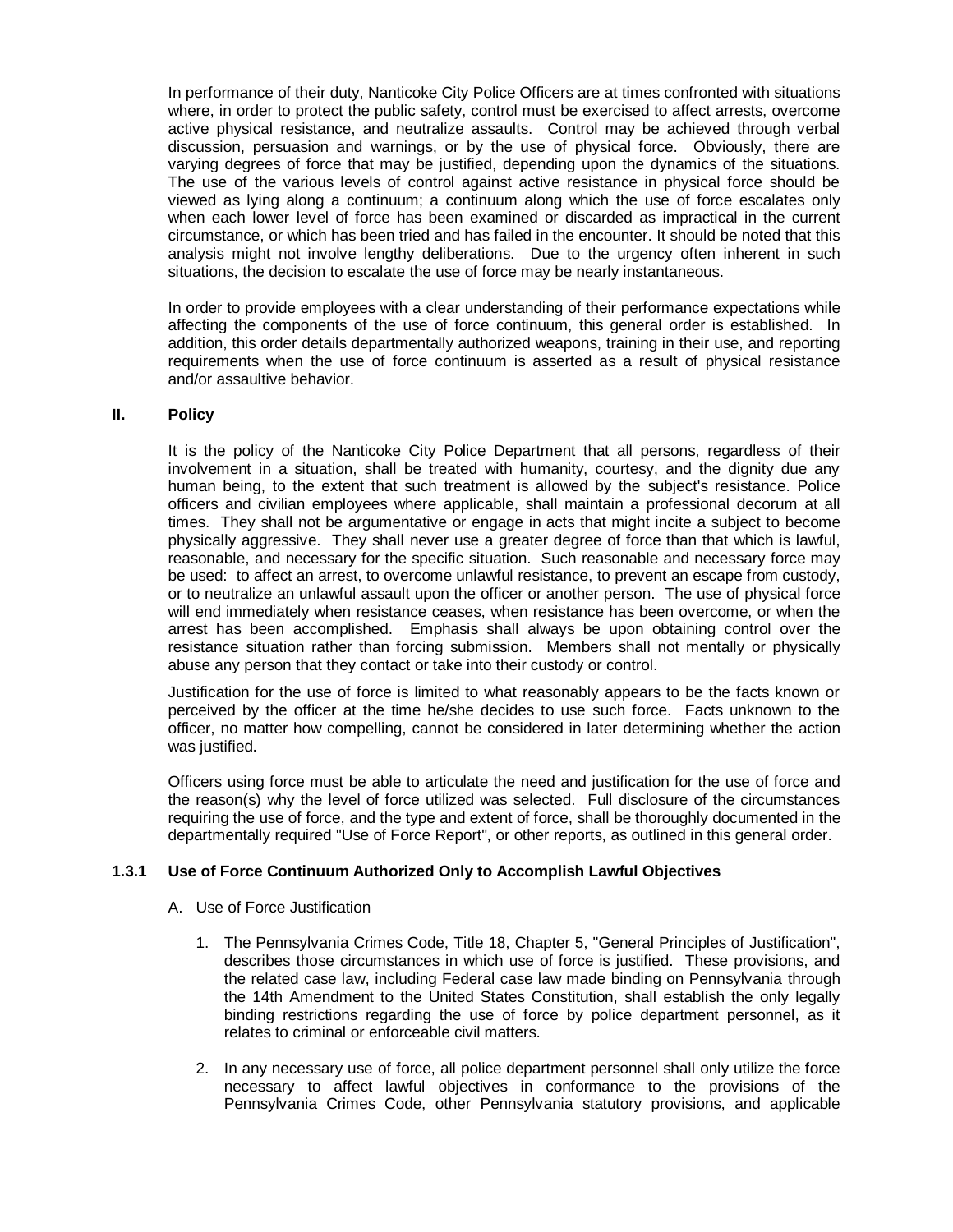Pennsylvania and Federal Court decisions in accordance with the department's Use of Force Continuum that establishes use of force options and their appropriate application.

- B. Use of Force Continuum Established
	- 1. Verbal Control Use of Force Level 1
		- a. During citizen contacts, each officer must endeavor to make every reasonable attempt to ensure his/her conduct inspires respect and generates cooperation and a feeling of good will between the citizen(s) and the department.
		- b. The manner and form in which an officer speaks to an individual can be an effective means of exerting control over the situation. Verbal control may be in the form of advice, persuasion, admonitions, or orders. The volume and tone of the officer's comments may also be an effective tool to assume control over a situation without having to progress to any higher level of force.
		- c. The use of profanity or disrespectful or argumentative conduct on the part of the officer is never acceptable.
	- 2. Escort Use of Force Level 2
		- a. The majority of arrests handled by officers of this department are made peacefully; the arrestee is handcuffed, searched, and transported without incident. However, in some of these situations, although there is no real resistance, the subject may offer some reluctance in complying. Under these circumstances, some form of physical maneuvering may be required in order to escort the individual from one location to another. This level of force, by definition, would preclude the suspect from experiencing any pain or sustaining any injuries.
	- 3. Chemical Agents/Electronic Devices Use of Force Level 3
		- a. Chemical agents, i.e., oleoresin capsicum (O.C.), electronic devices, i.e. 'TASER', may be utilized by police personnel as an appropriate and effective use of force in certain circumstances. The use of oleoresin capsicum or TASER shall be restricted to the following situations:
			- (1.) When necessary for the officer to defend himself/herself or others against threats of, or imminent assault by, or physically offensive or combative actions by, any individual or animal.
			- (2.) To effect a lawful arrest when confronted with a non-compliant, non-submissive individual.
			- (3.) To prevent the commission of a criminal offense.
			- (4.) When lower levels of force have been exhausted or, by the nature of the confrontational circumstances, would be deemed ineffective.
		- b. Chemical agents and electronic devices will be used only to the extent necessary to overcome the resistance of the suspect and within the authorized scope of the current departmental training standards.
	- 4. Control and Compliance Use of Force Level 4
		- a. On occasion, police officers are faced with an uncooperative individual or one who refuses to be placed in custody and other alternatives would be inappropriate or have been ineffective. Incidents of this nature require officers to use some combination of strength, leverage, takedowns, holds, and come-alongs with sufficient force to make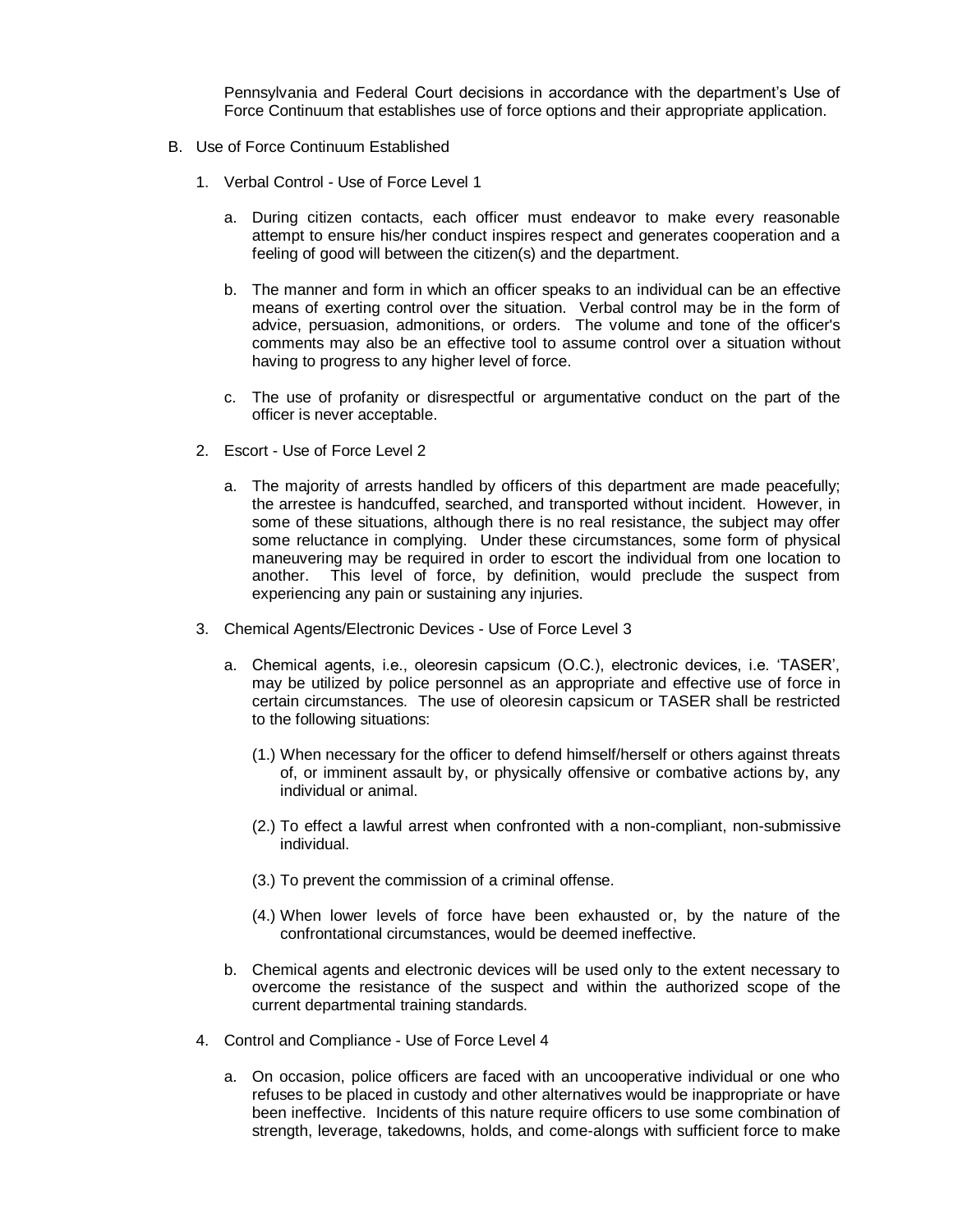the lawful arrest without unnecessarily aggravating the situation. The object of this level of force is to gain control and compliance while minimizing the risk of injury to the officer, the person being placed in custody, or innocent bystanders.

- b. The use of carotid restraint or other "choke holds" or neck restraints are specifically and strictly prohibited for use by police personnel.
	- (1.) EXCEPTION:
		- (a.) If an officer, or another person, is in fear of death or serious bodily injury, and there is no other alternative available based on the presenting circumstances, carotid restraints or other chokeholds are permissible for defense of the officer or another's life.
- 5. Unarmed Striking Techniques Use of Force Level 5
	- a. This level of unarmed force involves the use of the officer's fists, hands, elbows, knees, feet, etc. in striking the adversary. These striking techniques may be used by officers to defend themselves against unlawful assaults where higher levels of force are not necessary and lower levels of force would be inappropriate or have been ineffective.
- 6. K-9 Use of Force Level 6 (If Applicable)
	- a. Police K-9 working dogs are a recognized and valuable asset to law enforcement agencies. The use of a police K-9 by its handler in the performance of his/her duties may, depending upon the circumstances, be considered as an instrument of force. When police K-9's are utilized to neutralize assaults, to overcome the resistance of arrestees, to capture fleeing suspects, or in the defense of a police officer or another person, the use must be a situation where higher levels of force are not necessary and lower levels of force would be inappropriate or have been ineffective.
	- b. Only police department certified working dogs and their handlers, operating within the policy directives and general orders of the police department, may be utilized, unless the K-9 and handler are with another area law enforcement agency and are assisting police department personnel in a bona fide mutual aid situation.
- 7. Striking Implement Use of Force Level 7
	- a. The use of striking implements shall be restricted to quelling physical confrontations where higher levels of force are not necessary and lower levels of force would be inappropriate or have been ineffective.
- 8. Deadly or Potentially Deadly Force Use of Force Level 8
	- a. An officer will utilize deadly force on another only when legally justified, when the need to do so is strong and compelling, only as a last resort, and when lower levels of force have been ineffective or would be inappropriate given the threat level confronting the officer. When a firearm or other form of deadly force is used, it must be with the realization that the death of another human may occur.
	- b. Section 1.3.2, relating to the use of deadly force, shall be the controlling policy of the police department as it relates to the use of deadly force.
- C. Policy Disclaimers
	- 1. This section, as well as this general order, are explanatory in nature and are intended as a guide for department personnel in accomplishing their mandated lawful objectives. It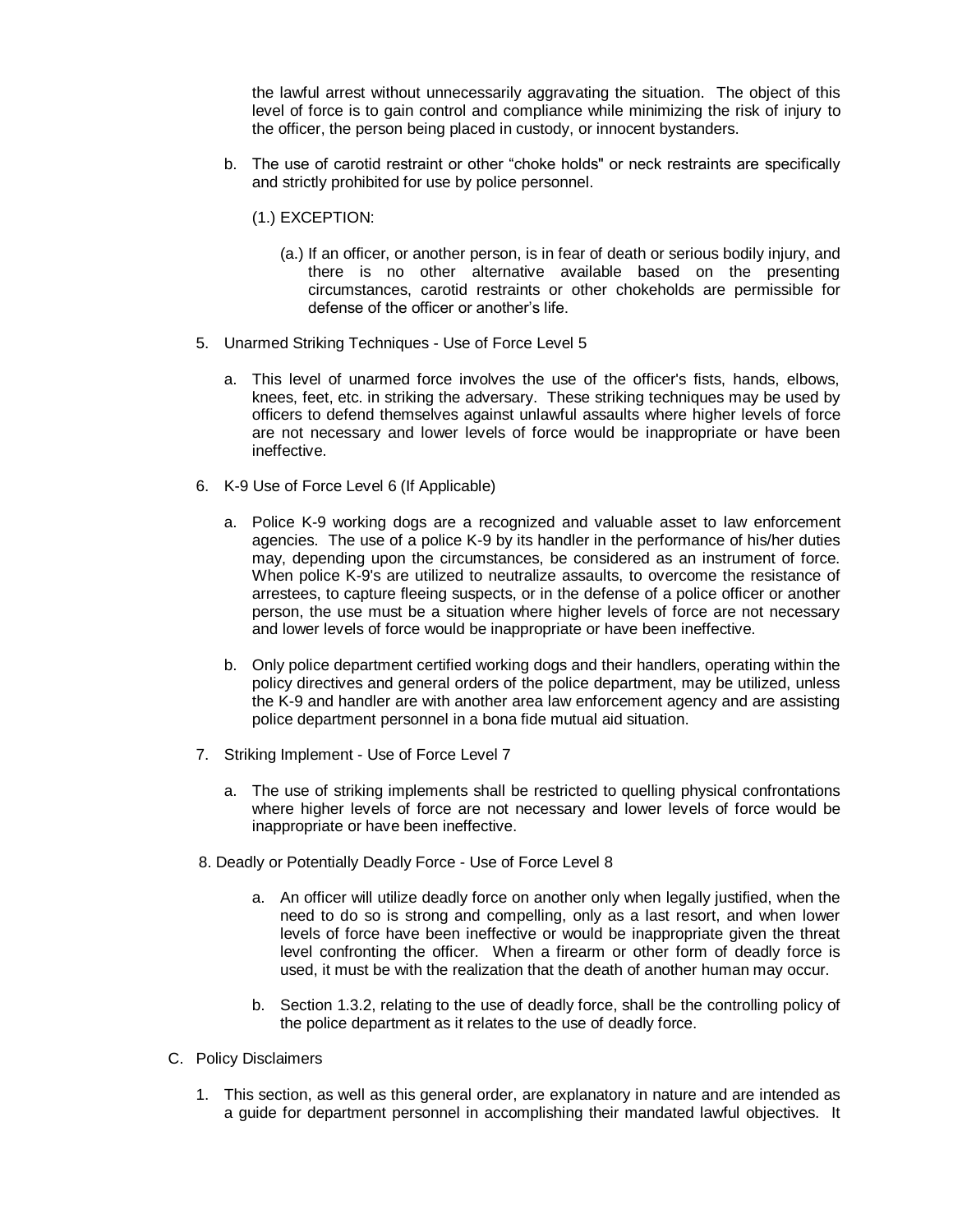shall not be considered or construed to create a higher legal standard than that provided by law.

2. Although the use of force continuum generally ascribes to the process whereby an officer can escalate the application of force under various presenting situations, nothing in this policy shall imply that any given level cannot be skipped in the escalation, given those presenting circumstances, or that any escalation cannot be reduced given other presenting circumstances.

#### **1.3.2 Use of Deadly Force**

- A. A "peace officer" (law enforcement officer) as defined in Chapter 5 of the Pennsylvania Crimes Code, Title 18 C.S.A. Section 501, shall only use deadly force when necessary and justified to affect lawful objectives in conformance to the Pennsylvania Crimes Code, other Pennsylvania statutory provisions, and Pennsylvania and Federal Court decisions. Title 18, Chapter 5, Section 508, Subsection (a.), relating to "The Use of Force in Law Enforcement", provides for the lawful and justified use of deadly force by a police officer only when he/she believes that:
	- 1. The action is in defense of human life, including the officer's own life, or in defense of any person in imminent danger of serious physical injury, or when he/she reasonably believes both that:
		- a. Such force is necessary to prevent the arrest from being defeated by resistance or escape; and
		- b. The person to be arrested has committed or attempted a forcible felony or is attempting to escape and possesses a deadly weapon, or otherwise indicates that he/she will endanger human life or inflict serious bodily injury unless arrested without delay.
	- 2. Shoot to Stop the Threat
		- a. Officers will fire their weapons to stop and incapacitate an assailant from completing a potentially deadly act as described in this general order.
		- b. For maximum stopping effectiveness and minimal danger to innocent bystanders, officers should shoot at "center body mass", or the largest body mass exposed.
- B. Definitions
	- 1. Reasonable belief the facts or circumstances the officer knows, or should know, that are such as to cause an ordinary and prudent person to act or think in a similar way under similar circumstances.
	- 2. Serious bodily injury bodily injury which creates a substantial risk of death or which causes permanent disfigurement, or protracted loss or impairment of the function of any bodily member or organ.
	- 3. Forcible Felony the crimes of murder, voluntary manslaughter, rape, robbery, kidnapping, involuntary deviate sexual intercourse, arson endangering persons, aggravated assault causing serious bodily injury.
	- 4. Less lethal force any force, action or weapon that produces a result that is necessary to control the actions of another and does not involve the use of deadly force.
- C. Use of Deadly Force to Destroy an Animal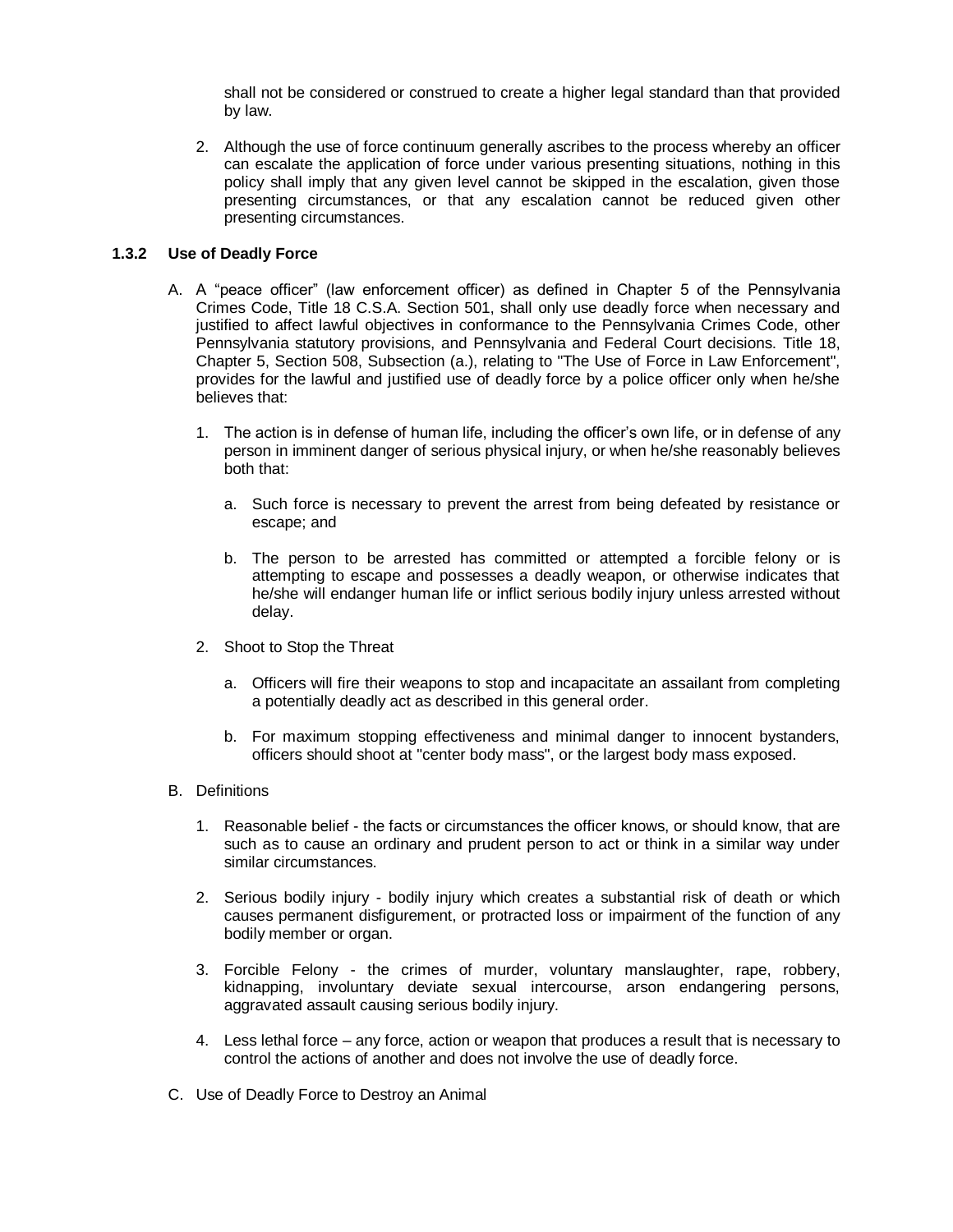- 1. A police officer is justified in using deadly force to destroy an animal or rodent that represents an imminent threat to the safety and welfare of the community; or where it is determined that the animal is so severely injured that its destruction is considered to be a humanitarian measure.
	- a. Use of deadly force (firearm) in the destruction of an animal or rodent will ONLY be utilized upon the authorization of the shift supervisor, unless the urgency for immediate destruction precludes such higher authorization.

#### **1.3.3 Prohibited Use of Weapons**

- A. Department police officers are prohibited from discharging firearms under the following circumstances:
	- 1. When it appears that an innocent bystander or other officers are likely to be injured by the officer's firearm discharge.
	- 2. For the purpose of discharging any firearm into the air or ground; i.e., "*warning shots*", in an attempt to cause a fleeing suspect to stop or surrender.
		- a. EXCEPTION:
			- (1.) Shots fired for the purpose of summoning aid, when more conventional communication is not effective and the safety of others is considered, is authorized.
	- 3. Firing a weapon at or from a moving vehicle, since it is rarely effective and is extremely hazardous to innocent persons.
		- a. EXCEPTIONS:
			- (1.) If the occupants of another vehicle are using deadly force against the officer or another person, either with or from a vehicle.
			- (2.) If no other alternative is available based on the presenting circumstances.

#### **1.3.4 Use of Authorized Less Lethal Weapons**

- A. Oleoresin Capsicum
	- 1. Authorized Uses of Oleoresin Capsicum
		- a. Individuals
			- (1.) In effecting an arrest in accordance with the established use of force continuum.
				- b. Crowds
					- (1.) To disperse unlawful groups/crowds or others gathering who are unruly or persons gathering without authority or permission, after being ordered to cease, desist, and/or depart the area.
					- (2.) Pre-authorization required Prior to introducing oleoresin capsicum in disorderly group/crowd situations, the officer(s) shall withdraw to a point of safety from where sufficient information can be obtained to properly evaluate the effectiveness of chemical agents in dispersing the assemblage.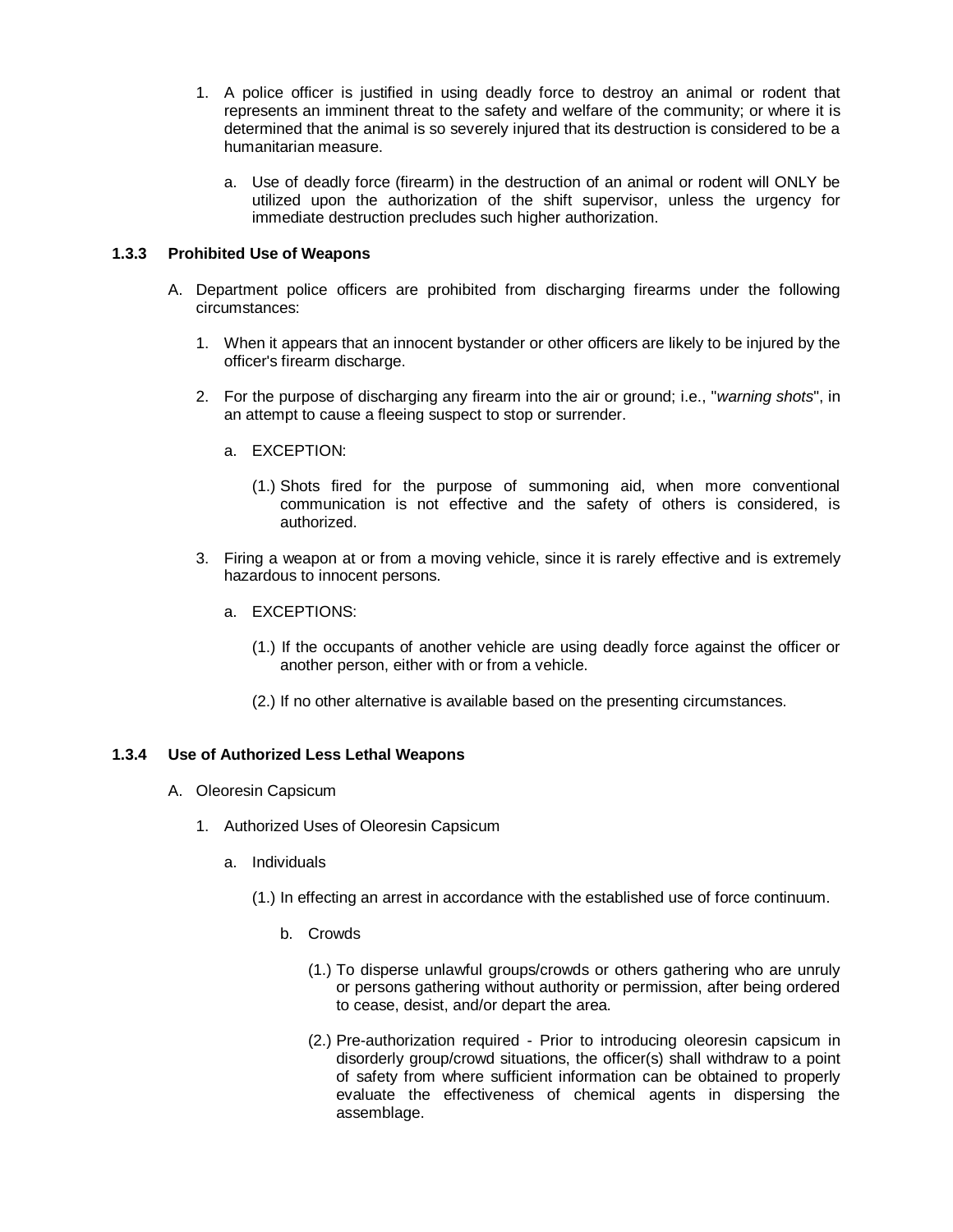- (a.) The shift supervisor shall be requested to respond to all such situations where oleoresin capsicum may be utilized to control group/crowd behavior prior to its introduction.
- (b.) The shift supervisor, or other commanding officer on the scene responsible for police operations, shall authorize the utilization of oleoresin capsicum only after a thorough review of the potential effectiveness of chemical agents in neutralizing or resolving the disorderly behavior of the group/crowd or other means available.
- (c.) EXCEPTION:
	- (i.) When it is not reasonable to withdraw as previously indicated, or the safety of police officers or civilians is jeopardized and subjected to actual or potential bodily injury, the immediate introduction of oleoresin capsicum is pre-authorized under the authority of this order; consistent with guidelines established by this order.
- c. Animals
	- (1.) To deter and protect officers or others from animals that presents a threat of bodily injury.
- d. Building searches
	- (1.) To aid in the search of buildings that may contain subjects who have secreted themselves in locations difficult or dangerous to search by routine search procedures and who have done, or are suspected of, criminal activity.
- 2. Tactical Deployment of Oleoresin Capsicum
	- a. Oleoresin capsicum spray
		- (1.) When deploying oleoresin capsicum at an individual or animal, it should be directed from the canister into the facial area such as eyes, nose, and mouth, of the subject intended to be neutralized.
		- (2.) When oleoresin capsicum is deployed in an outside environment, whenever reasonable, given the context of the presenting situation, officers should be cognizant of the wind direction and avoid spraying UP-WIND where the potential exists for residual contamination of police officers involved in the neutralization action.
		- (3.) Canisters of oleoresin capsicum that have been depressurized by any application shall be given to the shift supervisor who will secure the canister and arrange for the issuance of a new canister to the officer(s). The officer(s) shall mark all depressurized canisters with verification by a supervisor at the time the depressurized canister is secured for exchange.
- 3. Training Required
	- a. No police officer, or civilian employee, shall be equipped with, or be authorized to use, either oleoresin capsicum equipment until they have successfully completed a training program taught by an instructor certified by a training institute or the chemical agent's manufacturer.
	- b. The course of instruction shall include, at a minimum, the following topic areas: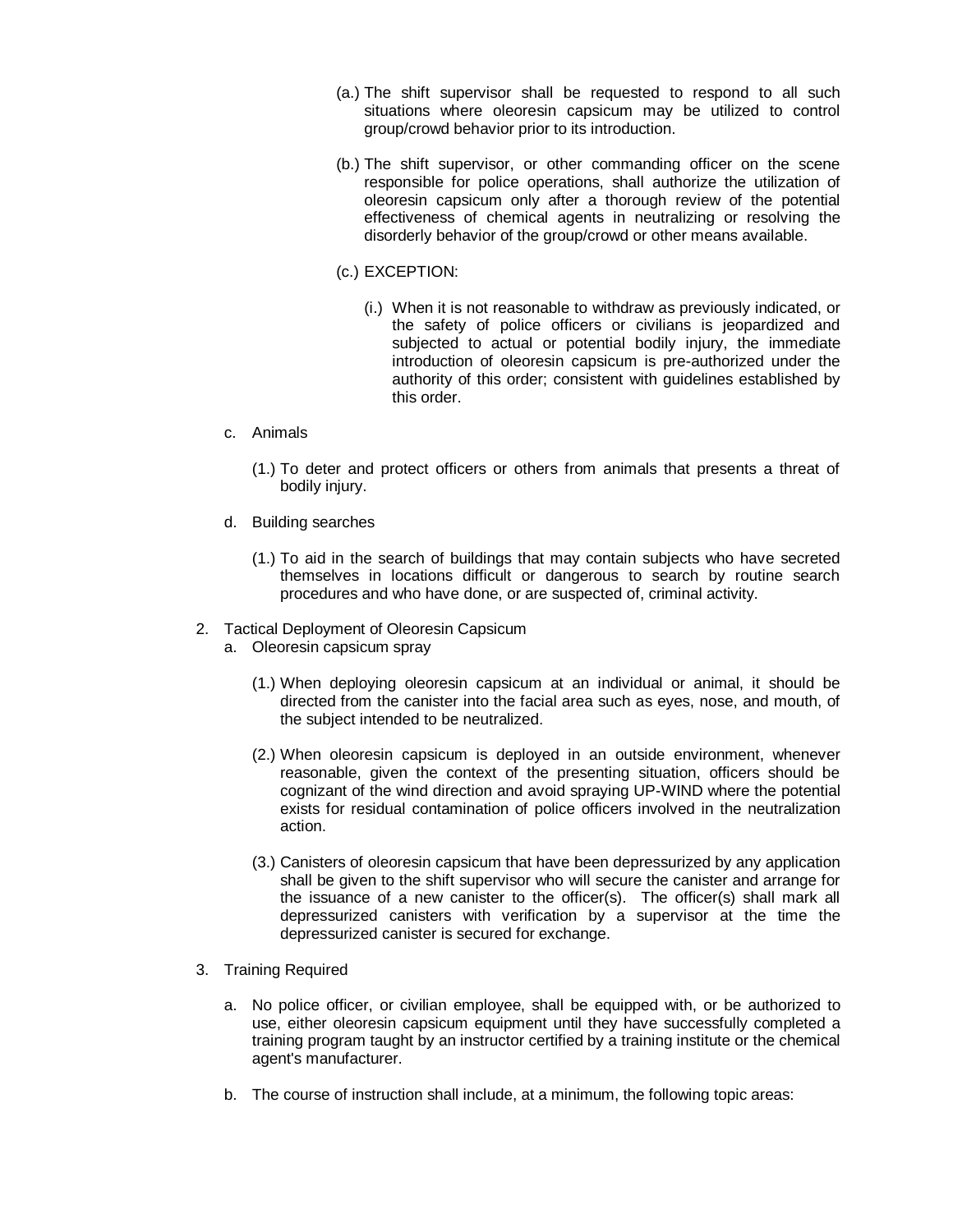- (1.) Any requirements recommended or required by the manufacturer or the instructor's certification program.
- (2.) Records
	- (a.) The training instructor(s) shall complete documentation for all police officers successfully completing the course of instruction.
- B. Batons
	- 1. Officers may be issued and trained in the use of batons authorized by the department.
	- 2. Authorized use
		- a. Batons shall be used in a manner consistent with the use of force continuum, as outlined in this general order, and in accordance with training standards and/or programs instituted by this department.
	- 3. Training required
		- a. No police officer shall be equipped with, or be authorized to use batons until they have successfully completed a training program taught by an instructor certified by a training institute or the baton's manufacturer.
		- b. The course of instruction shall include, at a minimum, the following topic areas:
			- (1.) Any requirements recommended or required by the manufacturer or the instructor's certification program.
			- (2.) Records
				- (a.) The training instructor(s) shall complete documentation for all police officers successfully completing the course of instruction.
- C. Other Authorized Less-Lethal Weapons
	- 1. Any other less-lethal weapon authorized by the department shall be detailed in a departmental Special Order which shall provide for:
		- a. The type of less-lethal weapon and its intended use.
		- b. The circumstances when police officers would be justified and authorized to use the less-lethal weapon.
		- c. The training required prior to the issuance and use of the less-lethal weapon.
	- 2. Special Order 1.3.4 provides for the POLICY concerning ECD 'Taser' Devices.

#### **1.3.5 Medical Attention Required Following Use of Force as Appropriate**

- A. General Rule
	- 1. After the use of force by agency personnel, officers shall arrange for appropriate emergency medical service (EMS) to examine, treat, and/or transport a subject to a medical facility when:
		- a. An injury is known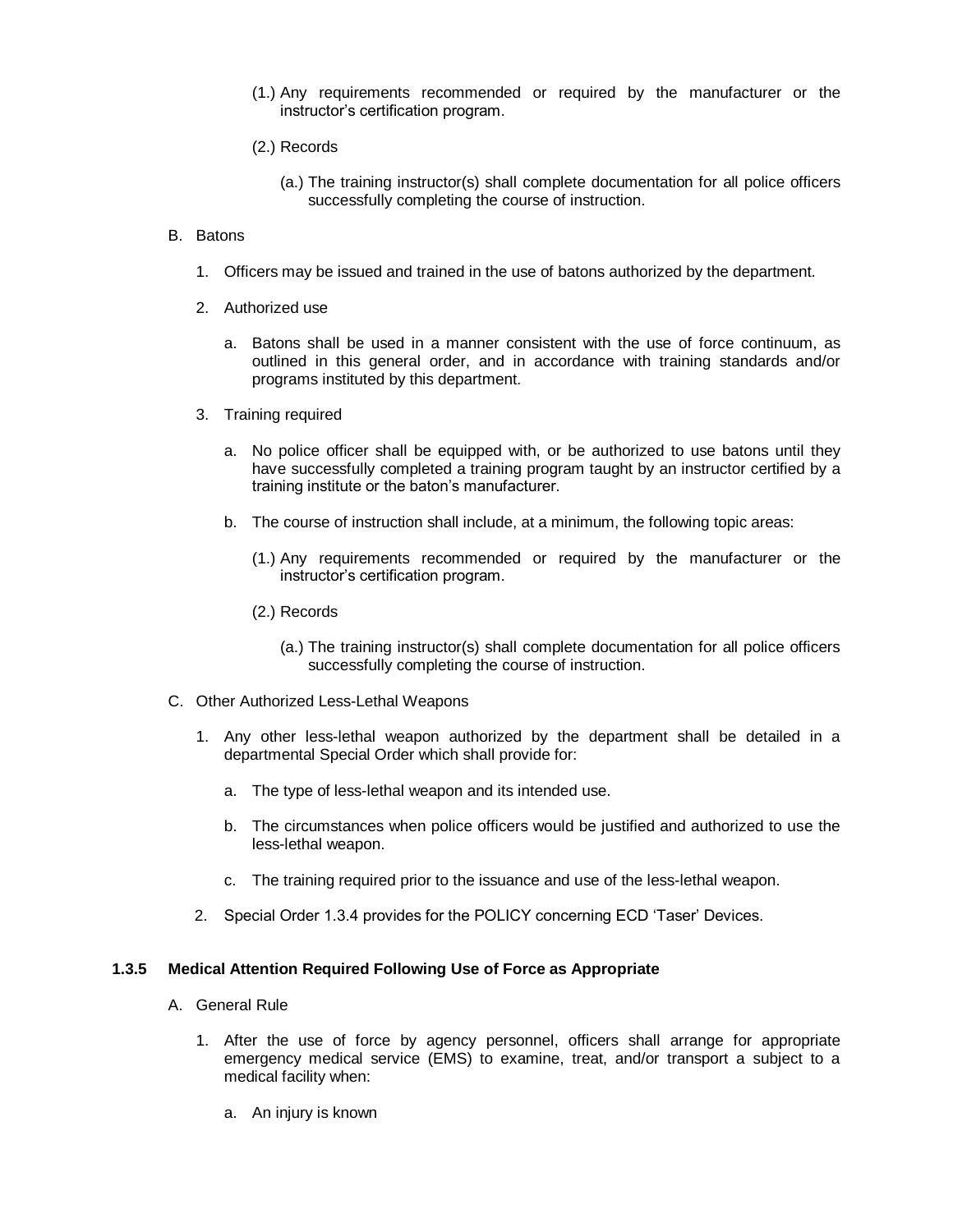- b. An injury is suspected
- c. An injury is alleged
- B. Medical Treatment of Oleoresin Capsicum Contaminated Persons.
	- 1. As soon as possible, person(s) contaminated by a release of oleoresin capsicum shall be exposed to fresh air and have their contaminated areas flushed with cold water.
	- 2. Contact lenses of contaminated person(s) should be removed and thoroughly washed prior to reuse.
	- 3. Evaluation by medical personnel (EMS) shall be initiated WITHOUT DELAY in any of the following circumstances:
		- a. Any person who has been exposed to oleoresin capsicum who complains of itching, hives, difficulty swallowing, facial swelling (particularly around the eyes, lips, or nose) or who states that they have a known allergy to any variety of pepper.
		- b. Any person who admits to being under the influence of cocaine, amphetamines, barbiturates, PCP, opiates, heroin, or high levels of alcohol.
		- c. Any person who admits a history of heart problems, lung problems, diabetes, high blood pressure, or other potentially serious medical condition.
- C. Medical Release Required
	- 1. When the arrestee is examined, treated, and subsequently released from medical care, a written medical release shall be obtained from the attending physician.
	- 2. Refusals
		- a. When emergency medical services (EMS) are summoned to evaluate and/or treat an arrestee and the individual refuses medical attention, the officer shall obtain a copy of the release and note the medical attention, or declination of medical attention, in his/her report of the incident, along with the name(s) of the attending EMS personnel and/or the attending physician.

#### **1.3.6. Written Reports and Investigations Required**

- A. "Use of Force Report"
	- 1. Officers of the police department shall complete a departmental "Use of Force Report" (Attachment A) whenever they:
		- a. Discharge a firearm, other than for routine training, recreational purposes, or animal disposal.
			- (1.) Animal disposal
				- a.) A departmental incident report rather than a Use of Force Report shall document firearm discharges for the destruction of an animal.
		- b. Takes any action that results in, or is alleged to have resulted in, any injury to or the death of another person.
		- c. Uses physical force, or is alleged to have used physical force, to another person.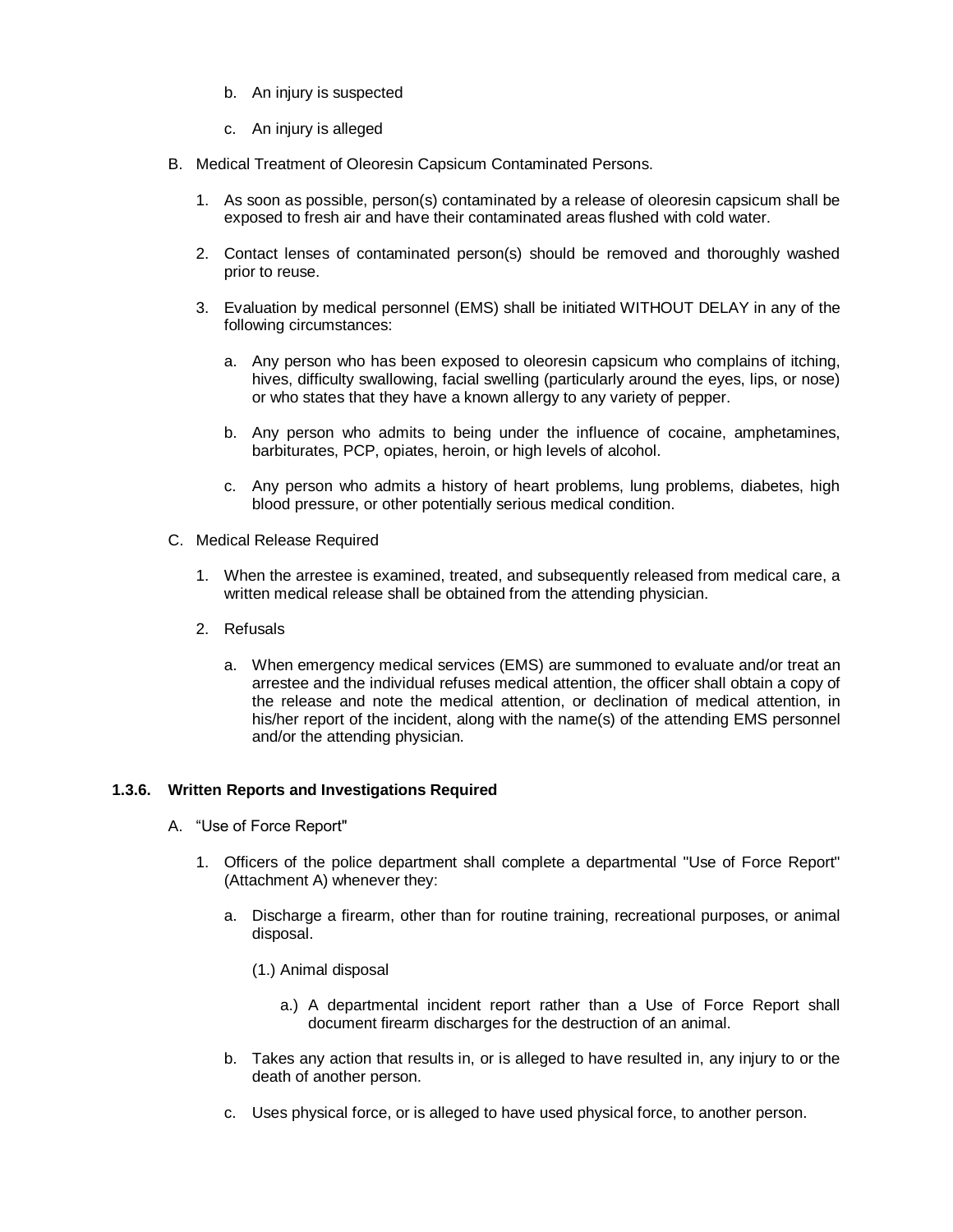- d. Applies force through the use of lethal or less lethal weapons.
- e. Applies Level 3 force, relating to the discharge of oleoresin capsicum, or TASER, or force in excess of that defined by Level 4 within this general order.
- 2. The "Details" section of the report will include a narrative description of the incident describing the actions of both the suspect and the officer(s).
- 3. Each officer employing Level 3 force, or force greater than Level 4, will complete and sign a separate "Use of Force Report" form for their involvement in the incident.
- 4. A "Use of Force Report" shall be completed prior to the officer(s) concluding their shift during which the use of force occurred. The completed report(s) shall be provided through the chain of command to the Chief of Police.
	- a. If the officer involved is injured or unable to make the report, the officer's supervisor, if applicable, shall submit a written report prior to the end of the shift in which the incident occurred detailing the circumstances under which the officer is unable to submit the report.
- 5. When an incident requires the "Use of Force Report" form, the shift supervisor, if not present, shall be notified to respond to the scene of the incident.
- B. Investigation Requirements for Non-Training Firearms Discharges and Officer-Involved Firearms Incidents.
	- 1. As soon as practical following a non-training or officer-involved firearms incident, regardless of the location or on-duty/off-duty status, the officer shall notify, or cause to be notified, the Chief of Police or his designee of the occurrence.
		- a. A complete investigation will be conducted into any accidental discharge of a firearm, or any time an officer deliberately discharges a firearm in the line of duty, except when firing to destroy a wounded or suspected rabid animal or on the police firing range, unless an injury results from such discharges. This includes both on duty and off-duty incidents, regardless of where they occurred.
- C. All "Use of Force" reports submitted in accordance with Section 1.3.6 of this general order shall be reviewed by the Chief of Police or his designee for consideration of compliance with this general order and the review shall be documented.
- D. Determination of Compliance.
	- 1. Reports found to indicate actions compliant with this general order shall be filed and maintained by the Chief of Police or his designee.
- E. Determination of Non-Compliance.
	- 1. Reports found to indicate non-compliance with this general order may be directed for follow-up consideration in accordance with one or more of the following actions depending upon the circumstances of the non-compliance:
		- a. Remedial training as outlined in Section 1.3.11 (C) of this general order.
		- a. Professional Conduct investigation as determined by the Chief of Police.
		- b. Disciplinary action.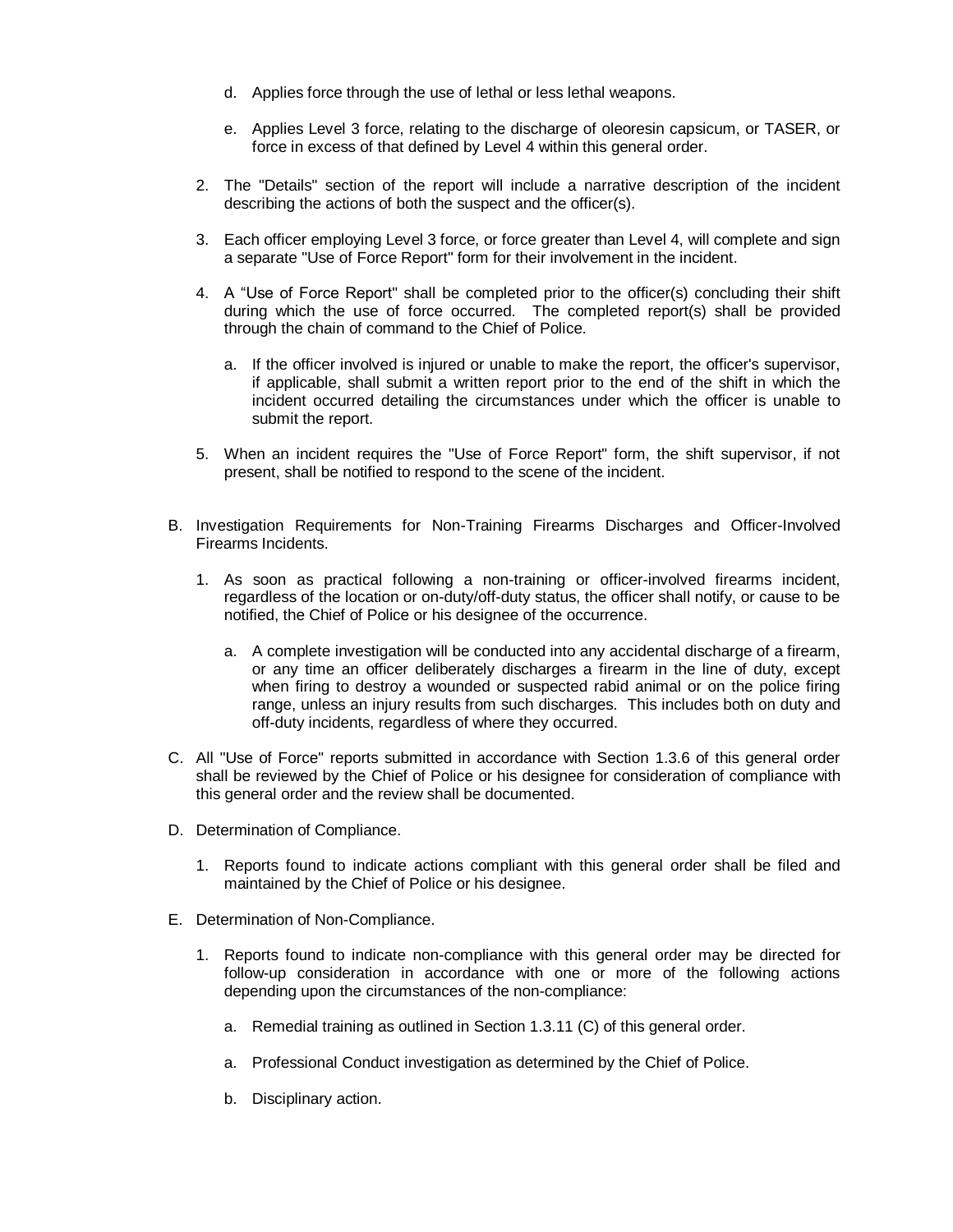F. The "Use of Force Report" is strictly an internal management document. As such, copies of the report SHALL NOT be attached to the regular departmental incident or supplemental report and SHALL NOT be released in whole or in part to any person, organization, or entity outside of the police department without specific permission of the Chief of Police.

#### **1.3.7 Removal of Personnel from Line-Duty-Assignment Pending Administrative Review.**

- A. When death or serious bodily injury to another person has resulted from an employee's actions or use of force in an official capacity, that employee will, as soon as practical, be released from line-duty assignment by the Chief of Police pending investigation and any possible administrative adjudication of the incident by the department in accordance with the provisions of Section 1.3.6 of this general order.
- B. During the period of time an administrative review or investigation into the incident is being conducted, the Chief of Police may, at his option, reassign the employee involved to office related or other duties. Such relief and reassignment shall not be considered a suspension or disciplinary action taken against the employee, but rather an administrative course of action relieving the employee from further performance of line duties while undergoing the extreme emotional stress of having been involved in a death or serious injury action while permitting the department time to conduct an objective investigation into the matter.
- C. Mandatory Counseling Requirement
	- 1. It shall be the policy of the Nanticoke City Police Department that when an officer discharges a firearm for his/her own defense, to defend a fellow officer or citizen, etc., while on-duty or off-duty, a psychological evaluation of the officer be conducted by a licensed psychologist of the department's choosing, within thirty (30) days, at the department's expense.
	- 2. Any follow-up treatment which the examiner deems necessary shall be provided at department expense.
	- 3. The officer shall not be returned to full official duties until the examination and/or treatment is completed and a certification of fitness is provided to the Chief of Police.
	- 4. This action is not punitive and is separate and apart from departmental disciplinary procedures.
- D. The Chief of Police will determine the period of time spent on administrative leave or office assignment.

#### **1.3.8 Weapons and Ammunition Approved by the Chief of Police**

- A. Types and specifications of lethal and less lethal weapons and ammunition approved for issue, carry, and use by sworn members of department in the performance of official law enforcement duties, on-duty as well as off-duty, shall be authorized by the Chief of Police.
	- 1. The Chief of Police shall issue a Special Order indicating authorized duty weapons and ammunition approved for use by officers of the department.
		- a. Personal back-up firearms for use on-duty or off-duty shall be reviewed by a departmental firearms instructor prior to approval by the Chief of Police.
			- (1.) Officers intending to carry a personal back-up firearm on-duty or off-duty, under law enforcement authority, shall submit a memorandum to the Chief of Police.
			- (2.) The department firearms instructor shall inspect the firearm, observe the safe handling ability of the firearm by the officer, and verify that the officer has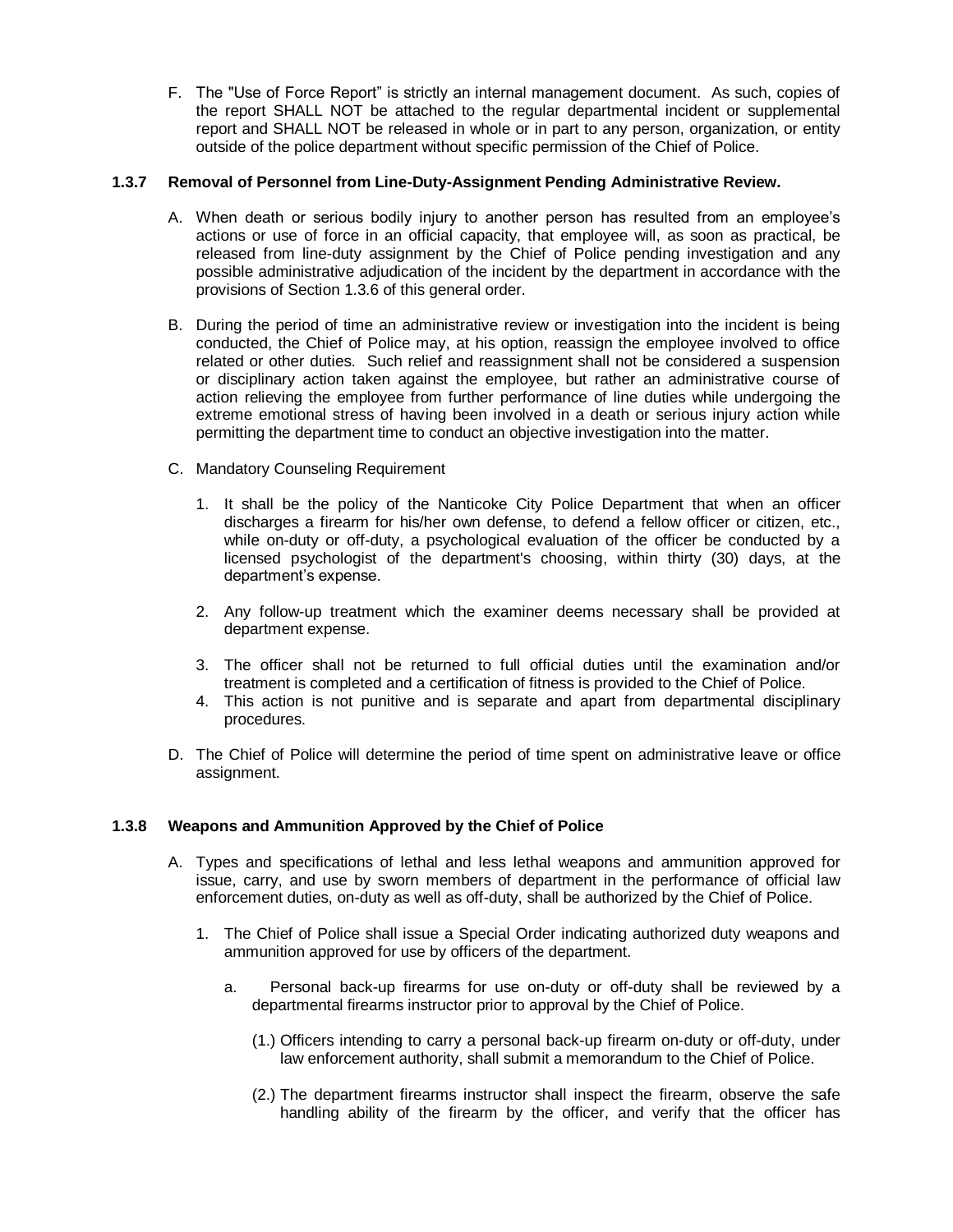successfully completed an approved course of fire under the direction and supervision of a department firearms instructor.

- B. Procedure for review, inspection, and prior approval of all weapons intended for both on-duty and off-duty use by employees in the performance of law enforcement functions.
	- 1. Departmentally approved weapons shall be reviewed and inspected prior to any employee carrying that weapon and on an annual basis by a certified firearm instructor or a qualified less lethal instructor for that weapon.
	- 2. Inspection of all firearms shall be completed on an annual basis.
		- a. The department will maintain an armorer, or access to an armorer, for annual inspections.
		- b. Repairs will generally be made by the armorer.
		- c. Problems that are identified but cannot be remedied by the department armorer will be sent to a factory authorized repair facility for attention and repair or replacement.
			- (1.) Officers who have surrendered their firearms for repair will have another firearm issued to them. Ammunition will be provided for practice and qualification with the new firearm.
		- d. Inspections of personally owned weapons offered and used for duty and off-duty shall also be conducted annually. The department armorer cannot possibly attend training for all manufactured firearms, therefore on a safety, "function check", and general cleanliness inspection will be made of each firearm other than those listed in "a." above.
			- (1.) Any identified problem with an offered firearm will be addressed prior to authorizing the weapon for carry.
			- (2.) All repairs for a firearm personally owned and not of a manufacturer authorizing repairs to the department armorer will be made by a qualified gunsmith of the officer/owners expense.
			- (3.) Proof of repair and re-inspection will be made prior to authorizing carry of the firearm.
			- (4.) A replacement firearm will not be issued for personally owned firearms taken out of service for repairs.
- C. Process to remove unsafe weapons from service
	- 1. The firearms armorer shall remove any firearms deemed to be unsafe, faulty or unserviceable at any time such information becomes known, i.e. annual inspection, report by officer, damage from traffic crash etc.
	- 2. Officers finding a firearm or other weapon to be unsafe or not working correctly shall make immediate notification to a firearms instructor or less lethal instructor. The weapon shall be removed from service, and if a firearm, unloaded if it can be accomplished safely, and placed in the secure firearms room in a locked rack.
	- 3. Officers will be reissued a replacement weapon and ammunition and will be required to qualify on the new weapon prior to using it for duty.
- D. Procedure for maintaining a record on each weapon approved by the agency for official use.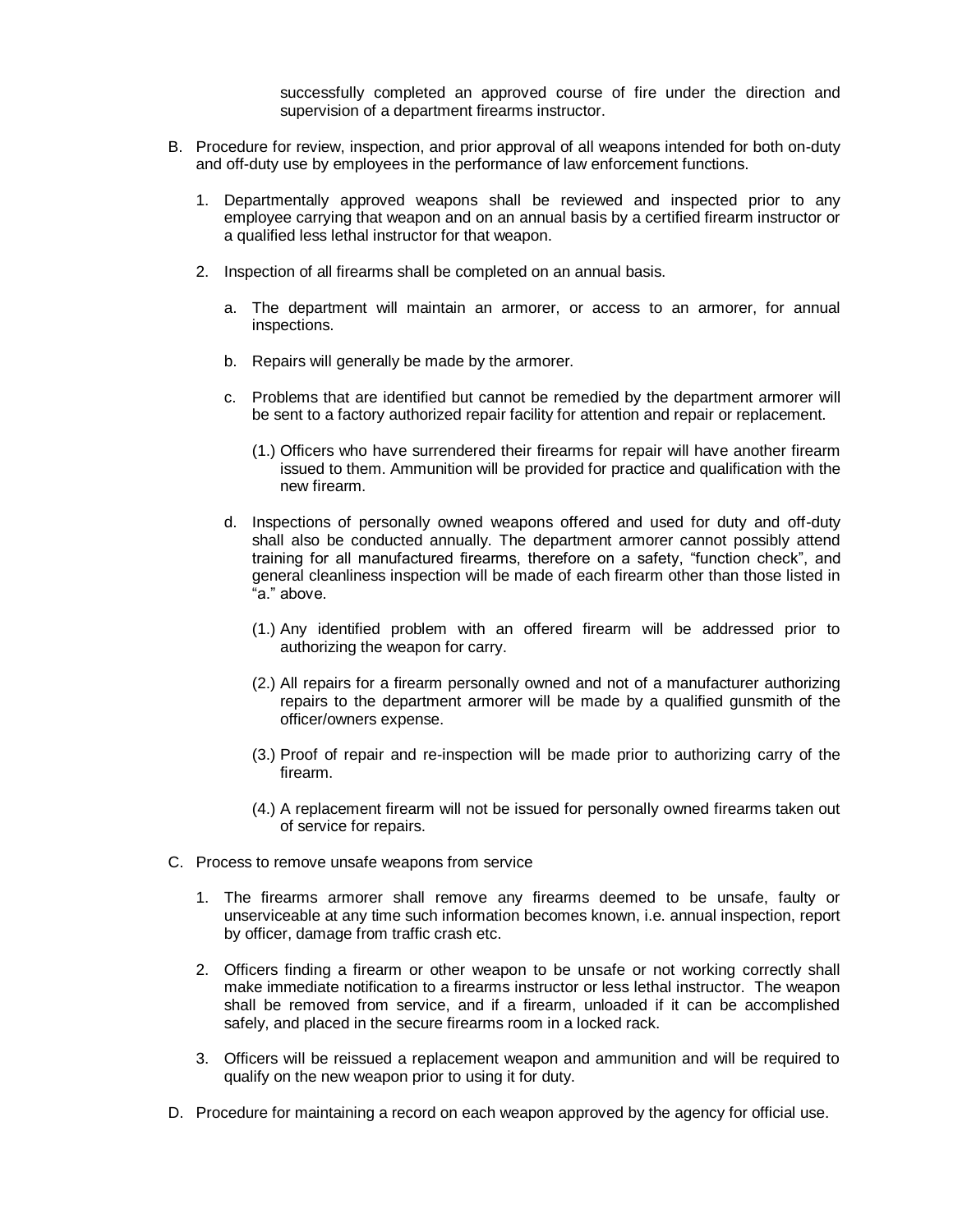- 1. A record of each weapon will be maintained with the firearms instructor of this department or, for less lethal weapons, by the less lethal weapons instructors.
	- a. A copy of these records will be provided to the Chief of Police or his designee annually with copies of the annual qualification records.
- 2. Each firearm serial number will be checked for accuracy at every organized department firearms training and/or qualification.
- E. Guidelines for the safe and proper storage of agency authorized weapons.
	- 1. All department weapons not in service, or not issued, will be safely stored in a secure location.
	- 2. All weapons issued to officers will be maintained in a safe condition for storage.
		- a. Off duty firearms should be kept in a locked locker if maintained within the police department.
		- b. Weapons are taken with the officer to his/her residence the weapons should be stored in a secure location within the residence.
		- c. Gunlocks will be provided to officers as needed.
	- 3. Weapons stored in police vehicles will be maintained in a ready mode for transport. The gun may have a loaded magazine without a cartridge in the chamber.
	- 4. Weapons will be removed from police vehicles needing service. The weapons will be stored in an unloaded condition in the firearms room in provided secure racks. Unloading, if needed, will be completed in a safe manner within firearms room.
	- 5. Service pistols or rifles left for repair or inspection by the armorer or firearms instructor will be stored in an unloaded condition. Unloading, if needed, will be completed in a safe manner.
- F. Weapons of Last Resort
	- 1. The department recognizes that in some extreme circumstances, where the safety or survival of the officer is in jeopardy, the situation may dictate utilizing other implements as weapons. These weapons might include the officer's flashlight, metal clipboard, knife, or even a motor vehicle, etc. However, such implements used as weapons should be viewed as weapons of last resort.
	- 2. Use of such weapons will be closely examined, as well as, the degree of exigency present in the situation, the totality of the circumstances, and the existence or absence of other acceptable alternatives.

#### **1.3.9 Demonstrated Proficiency Required to Carry Approved Weapons**

- A. Only department personnel who have demonstrated satisfactory skill and proficiency of agency-authorized weapon(s) shall be granted approval to carry such weapon(s).
- B. Demonstrated proficiency includes:
	- 1. Achieving a qualifying score on a prescribed course for firearms.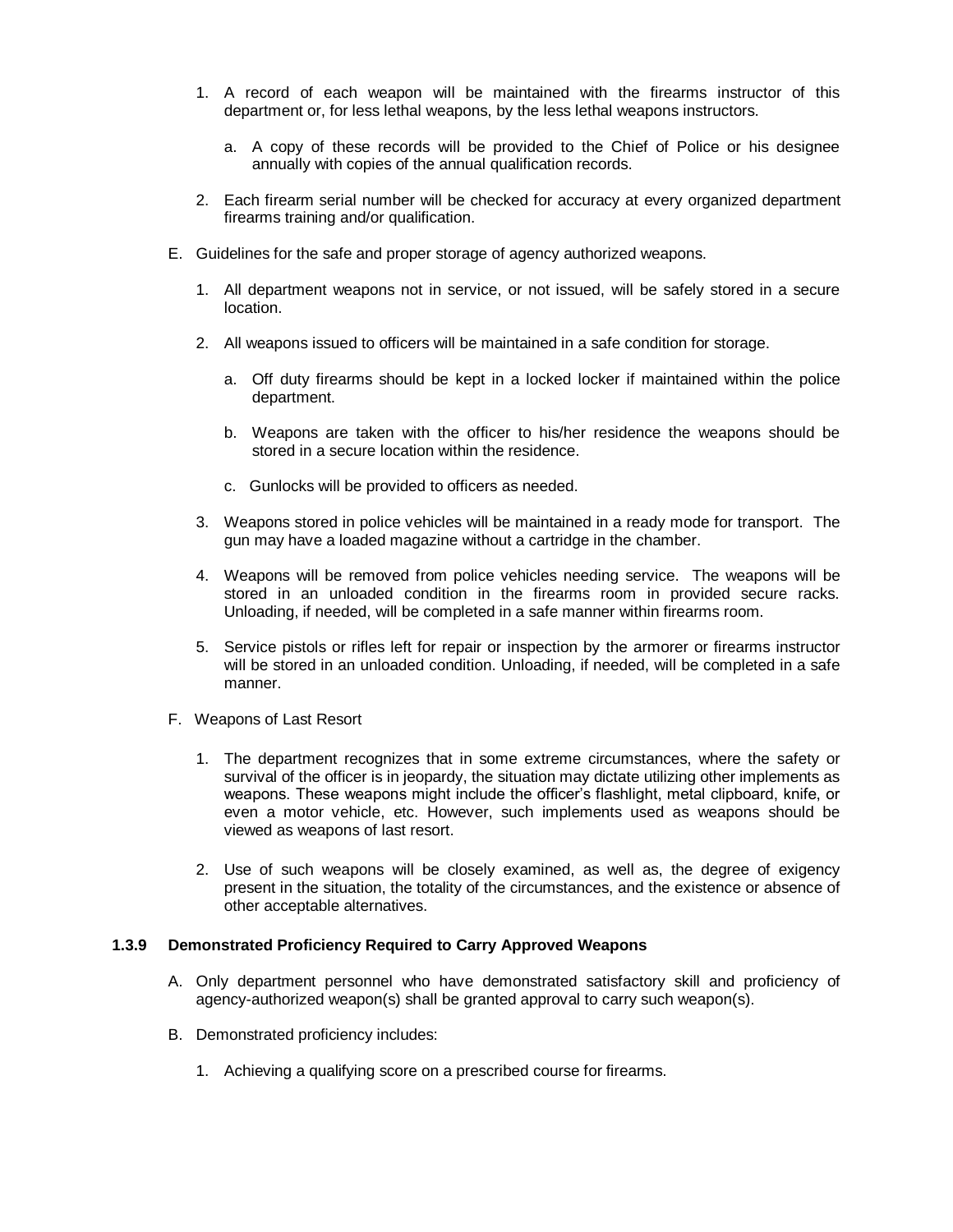- 2. Attaining and demonstrating knowledge of the laws concerning the use of authorized weapons and knowledge of agency policy(s) on the use of force, escalating force, and deadly force.
- 3. Being familiar with recognized safe-handling procedures for the use of all authorized weapons.

#### **1.3.10 Use of Force In-Service and Weapons Proficiency Training**

- A. All agency personnel authorized to carry weapons shall receive training, at least annually, on the agency's use-of force and deadly force policies and demonstrate satisfactory skill, proficiency, and qualification with all approved lethal weapons that the employee is authorized to use.
- B. In-service training for personnel authorized to carry less-lethal weapons shall occur at least once every two years.
- C. An instructor certified as a firearms instructor or in the less-lethal weapons system shall evaluate skills and qualification training for lethal as well as less-lethal weapons.
- D. All training and qualifications shall be documented.
- E. Remedial training
	- 1. Officers unable to demonstrate proficiency with any approved weapon they have been authorized to use shall not be permitted to resume official duties with that weapon until proficiency has been satisfactorily demonstrated to a certified instructor for that weapon unless:
		- a. They have previously been trained and have shown proficiency with that weapon and they are within the following calendar year where annual proficiency demonstration is required, and;
		- b. Remedial training has been instituted consistent with the provisions of this and other applicable general orders.

#### **III. Effective: Jan 1, 2021**

**By Order of:**

**Michael L. Roke, Chief of Police**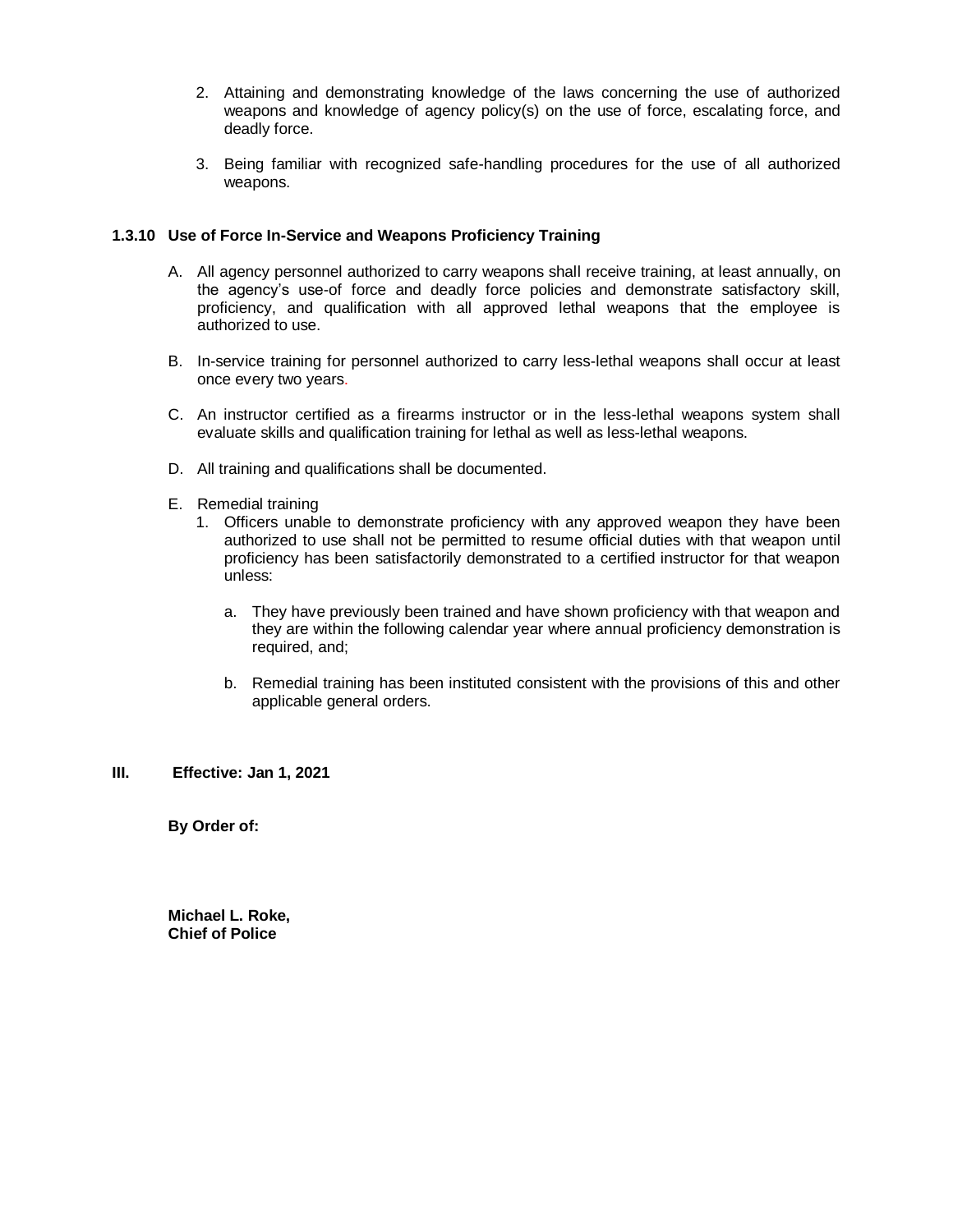# **EXHIBIT "B"**

**Taser (Electronic Control Device) ECD-Policy**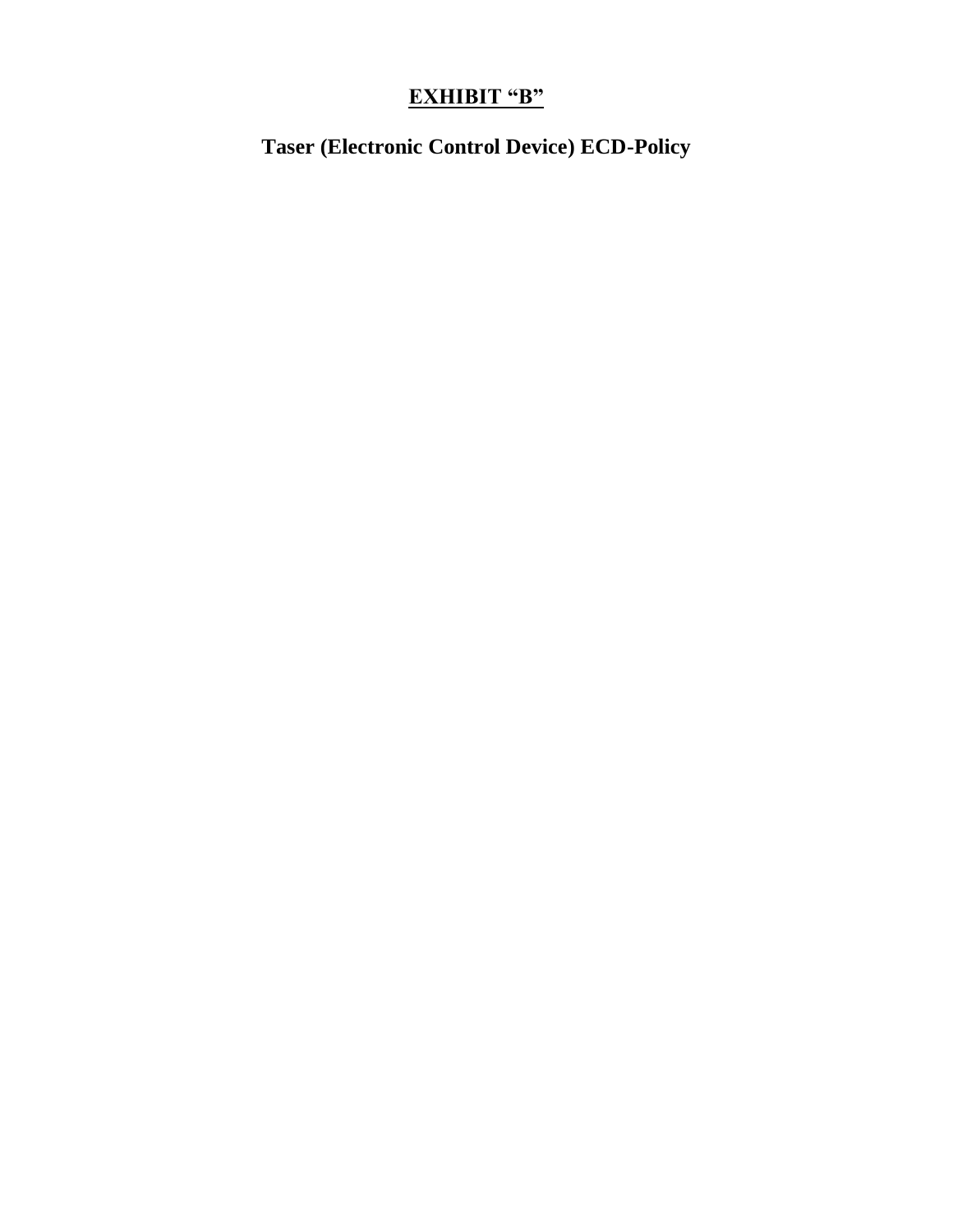

# **NANTICOKE CITY POLICE DEPARTMENT Nanticoke City, Pennsylvania**

# **SPECIAL ORDER 1.3.1**

#### **Subject**

| TASER (Electronic Control Device) ECD-Policy |                        |                            |  |
|----------------------------------------------|------------------------|----------------------------|--|
| Date of Issue                                | <b>Effective Date</b>  | <b>Expiration Date</b>     |  |
| <b>January 1, 2021</b>                       | <b>January 1, 2021</b> | Until Amended or Rescinded |  |
|                                              |                        |                            |  |

| <b>Amends</b> | Rescinds                              |
|---------------|---------------------------------------|
|               | All relevant prior to January 1, 2021 |

**Index Words**

**Taser, ECD**

- **Distribution**
	- **1. Special Order Manuals**
	- **2. Reading Verification to All Personnel**

#### **This order consists of the following sections:**

- 1.3.4 TASER (Electronic Control Device) ECD-Policy
- A.………Application of Policy
- B……….Definitions
- C……….Policy Training
- D……….Procedure Authorization
- E……….Procedure How to Carry / Weapon Readiness
- F……….Procedure Storing Taser when not in use
- G……….Procedure Conditions that may preclude Taser use
- H……….Procedure Criteria for the use of the Taser
- I………...Application Use of the Taser
- J ……….Taser post use requirements
- K……….Shift Supervisor Responsibilities
- L ……….Reporting Requirements
- M……….Officer assigned to oversee Taser training
- N ……….Taser Training

#### **I. Purpose**

This special order details guidelines on the use of the Taser X-26P, or other approved model, electronic control devices. These devices are less lethal weapons available to officers of this Department who have been trained and certified on its use.

#### **II. Policy**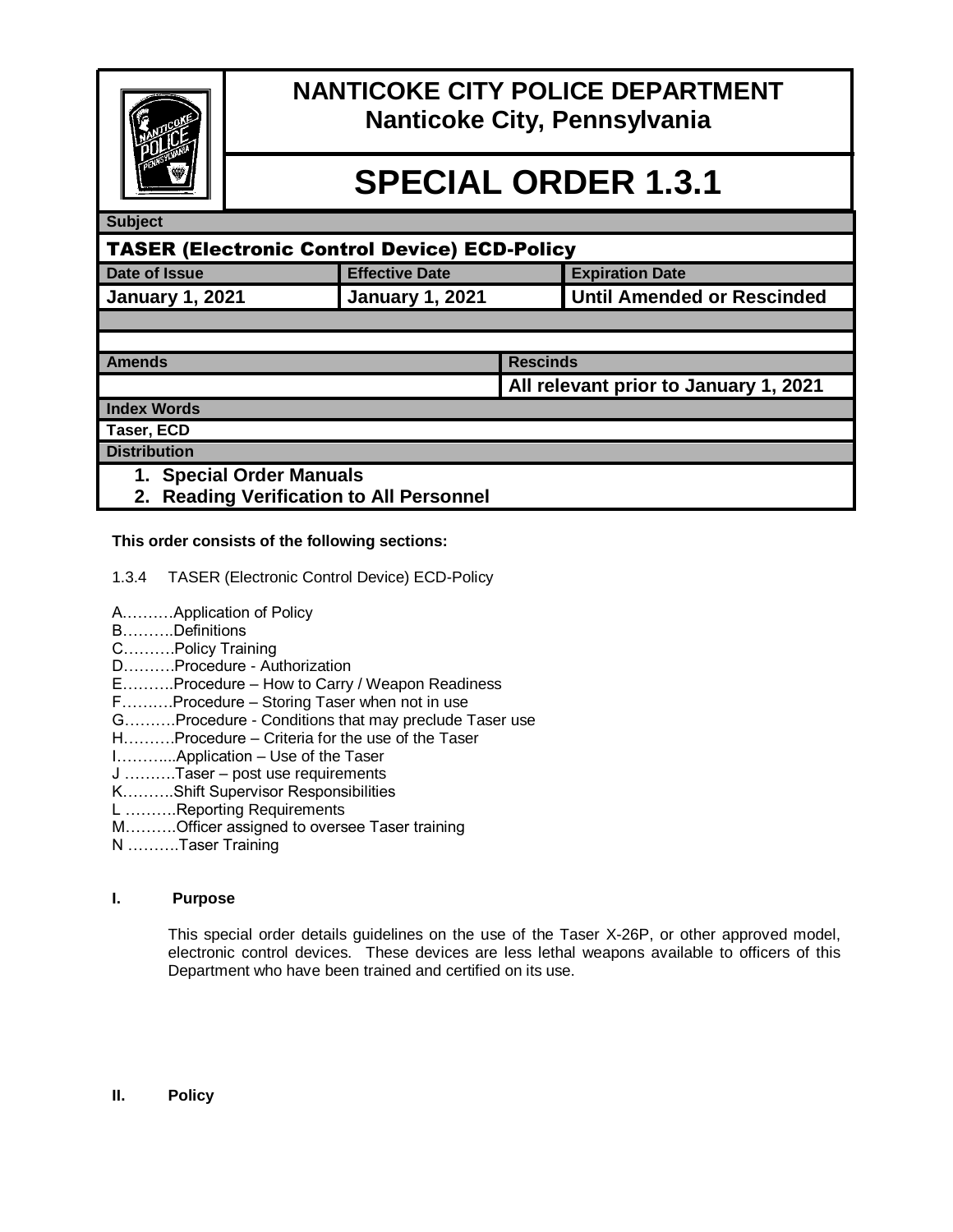The Nanticoke City Police Department recognizes and respects the value of human life and the importance of interdiction with a minimal use of force. However, Officers in the performance of their duties occasionally face situations where the use of force is necessary and lawful to affect an arrest, overcome resistance, control a suspect, or to protect themselves or others. Reasonable force may be used in these situations and the level of force must be based on the actions and behavior of the suspect. Therefore, it is departmental policy to deploy the TASER device in a manner, which maximizes the safety of all individuals involved in an incident. It is the policy of this department that all personnel comply with the procedures contained in this Special Order.

#### *A. Application.*

This policy constitutes departmental policy and is not intended to enlarge the employee's or the department's civil liability in any way. It should not be construed as the creation of a higher legal standard of safety or care in an evidentiary sense with respect to third party claims insofar as the employee's legal duty is imposed by law. Violations of this directive, if substantiated, can only form the basis for interdepartmental administrative sanctions.

#### *B. Definitions*

*TASER Device (Electronic Control Device)* – An electro-muscular disruption (EMD) weapon that utilizes compressed nitrogen to shoot two small probes up to 15-35 feet. These probes are connected to the weapon by high voltage wire. When the probes make contact with the subject, they transmit an electrical pulse along the wires and into the body through up to two inches of clothing.

The probes do not have to penetrate the flesh or cause bodily harm to be effective. The TASER may also be discharged as a contact device. Probes capable of being fired 21 and 25 feet are the only cartridges authorized for duty purposes.

*Elector-Muscular Disruption (EMD)* – Electrical signal, which overrides the central nervous system and directly controls the skeletal muscles. The EMD effect causes an uncontrollable contraction of the muscle tissue, debilitating the subject regardless of pain tolerance or mental focus. The output does not damage an implanted pacemaker or will not cause loss of bladder or bowel control.

*AFID Cartridge Tracking* – Every time an air cartridge is fired, up to 40 small confetti-like microdot ID tags called AFIDs are ejected. Each AFID is printed with the serial number of the cartridge fired, identifying the officer who fired the cartridge.

*Drive Stun* – A secondary function of the TASER device is to stun a subject by making direct contact with the body when the air cartridge has been expended or removed.

*Air Cartridge* – Replaceable cartridge for the TASER device, which uses compressed nitrogen to fire two barbed probes with thin connecting wires, sending high voltage/low current signal into a subject.

#### *C. Policy Training*

- A. The officer assigned to oversee TASER training shall:
	- 1. Assure that ALL personnel receive a copy of this policy.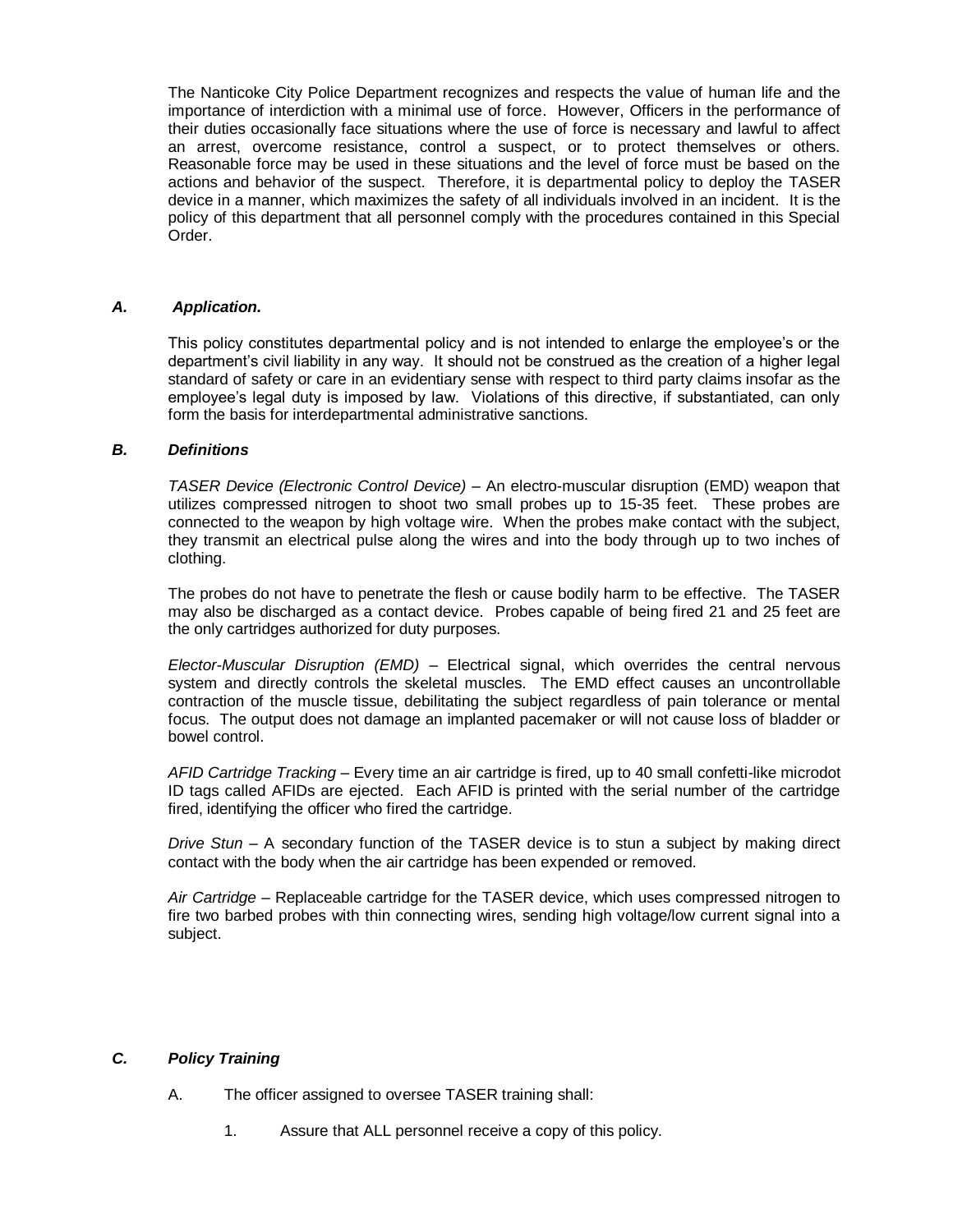- 2. Assure that ALL police personnel receive initial training in this policy.
- 3. Submit a report to the Chief of Police upon completion of training in this policy.
- 4. Maintain records of officer's training in this policy.
- B. Training in this policy may be completed by:
	- 1. Requiring a supervisor or certified TASER instructor to review the policy with officers, or by
	- 2. Testing officers after their individual review of the policy.

#### *D. Procedure – Authorization*

- A. The TASER X26P and TASER X2 (Law Enforcement) Models are authorized for use by the City of Nanticoke Police Department, unless otherwise approved.
- B. Only sworn officers, who have satisfactorily completed an approved six (6) hour training course, and/or manufacturer's instructor certification course, may be authorized to carry the Electronic Control Device.
- C. All Officers shall be trained in the use of the TASER.

#### *E. Procedures – How to Carry/Weapon Readiness*

- A. The TASER shall be carried by authorized sworn members in an approved holster.
- B. At the beginning of each shift, officers shall take the TASER they will be carrying on-duty from the approved TASER storage area. The TASER shall be returned to the storage area at the end of the officers shift.
- C. The TASER is carried fully armed with the safety on in preparation for use when authorized by this department's Use of Force and TASER policies.
- D. When worn, the TASER shall be carried on the side opposite of the officer's duty weapon.
- E. Extra cartridges should not be carried in pockets due to the risk that static electricity could cause an unintentional discharge of the cartridge.
- F. The TASER's energy level shall be checked and a spark test done prior to an officer taking a TASER out on patrol. Any TASER with less than a twenty percent (20%) energy level should not be used for duty until the battery is replaced or recharged. The procedures for checking the energy level and conducting the spark test are:
	- 1. Make sure the safety is on.
	- 2. Ensure no cartridges are attached.
	- 3. Point the TASER in a safe location.
	- 4. Take the safety off and observe the rear energy display level.
	- 5. Do a spark test.
	- 6. Turn the safety on.
	- 7. Examine the cartridge for any damage. If none is found, load and holster the TASER.
- G. When the energy level of a TASER battery is at 30%, notify the officer assigned to oversee TASER training for battery replacement purposes.
- H. Only battery sources recommended by the manufacturer shall be used in the TASER.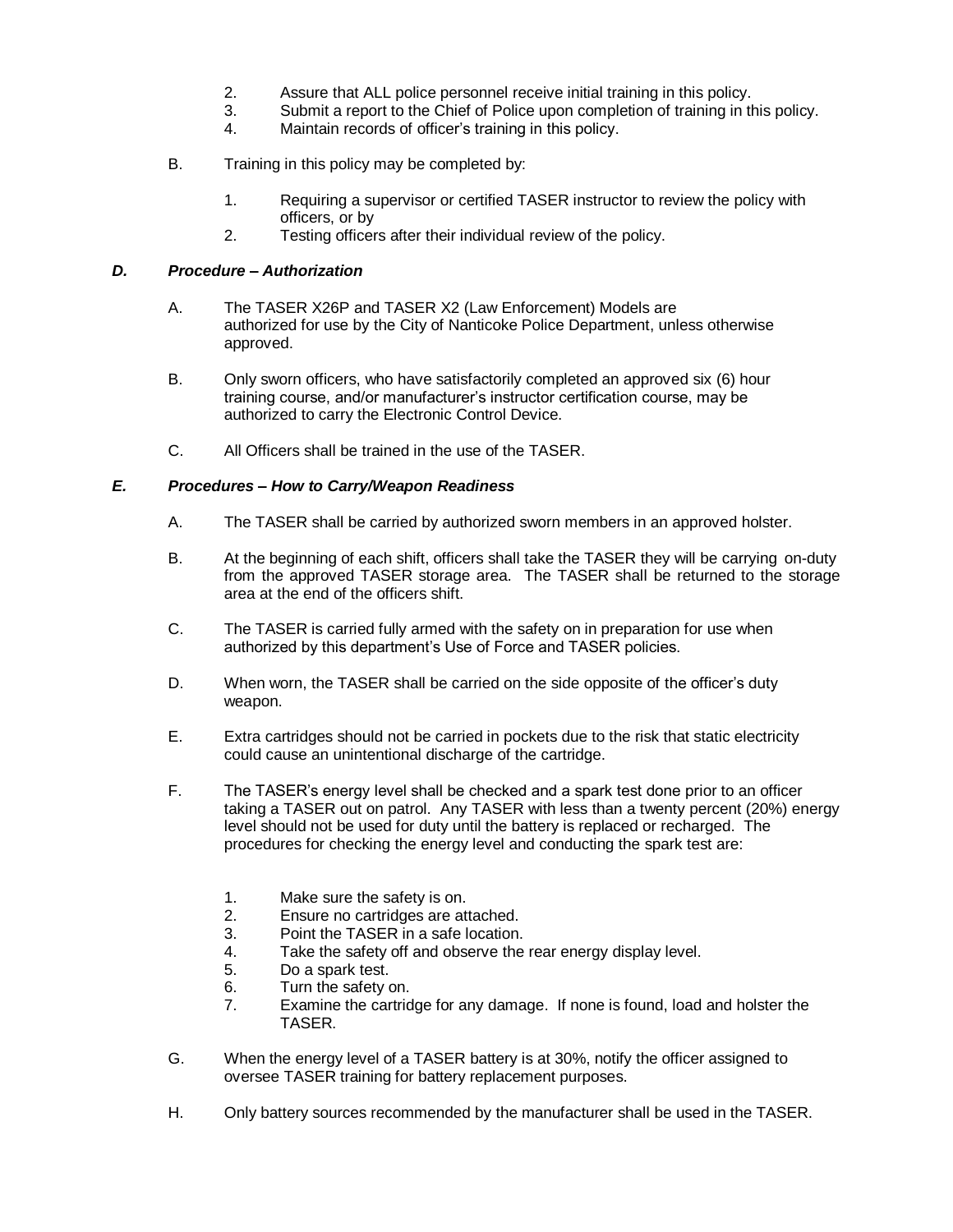- I. The battery pack is not to be removed from the TASER unless the officer assigned to oversee TASER training grants permission. If the TASER has been submerged in water, notify the officer assigned to oversee TASER training, prior to removing the battery to dry the TASER, if possible.
- J. Any TASER not functioning properly shall be tagged and turned into the Officer assigned to oversee TASER training.
- K. Handle the TASER as if you would a loaded weapon.

#### *F. Procedures – Storing TASER when not in use.*

- A. Officers will regard the TASER as a firearm and secure them in the same manner as a firearm at all times.
- B. When stored in the department, the TASER shall be stored with the safety on and all air cartridges removed. The procedure for storing a TASER in the department is as follows:
	- 1. Make sure that the safety is on and no fingers are on the trigger.
	- 2. Point the TASER in a safe direction.
	- 3. Remove the air cartridge from the TASER.
	- 4. Place the TASER in the secure cabinet in the Patrol Office.
	- 5. TASERS shall not be stored on safe with the cartridge attached.
	- 6. Non-issued cartridges will be stored in the Armory.

#### *G. Procedures – Conditions that may preclude TASER use.*

- A. Where an obvious or known medical condition would increase the potential of injury to the suspect.
- B. TASER devices can ignite gasoline, other flammables or explosive vapors (i.e. gases found in sewer lines). The TASER shall not be used near flammable liquids or fumes, blasting caps or explosives, or in highly flammable environments, such as clandestine labs.
- C. Some chemical aerosols (Pepper Spray) contain an alcohol propellant. Avoid carrying an alcohol based pepper spray. **Caution should be used when using the TASER on an individual who was pepper sprayed by an officer outside this department.**
- D. The TASER shall not be used on obviously pregnant females unless deadly force is the only other option.
- E. The TASER is not intended for use on any subject where severe injury would result in a fall from significant heights or into a hazardous environment unless deadly force is the only other option.
- F. When used in or near any body of water the ability to rescue the subject should be taken into consideration.
- G. The TASER shall not be deployed from, or at a moving vehicle or when a subject is operating a motor vehicle unless it can be justified in the defense of one's life or that of another.
- H. At no time shall the TASER be used for the purpose of punishment or as an interrogative device.
- I. No officer shall playfully, maliciously or intentionally misuse the TASER.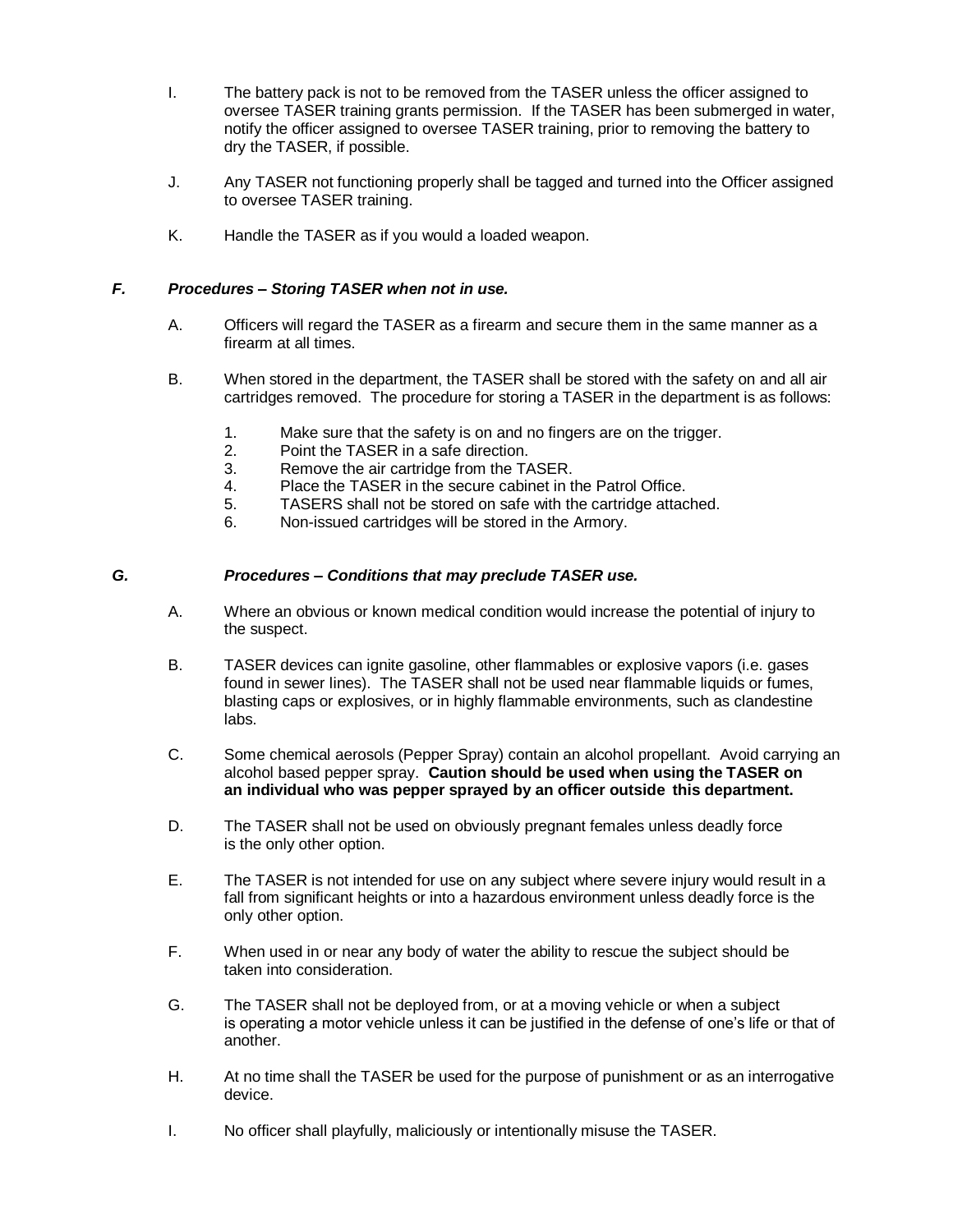- J. The TASER is not intended to be used on individuals who are handcuffed except when faced with continued violent resistance with a risk of injury to the actor or officer(s).
- K. The TASER is not a substitute for deadly force. The TASER shall not be used in a situation where deadly force is clearly justifiable unless another officer is present and capable of providing deadly force to protect the officer.
- L. The TASER may not be the appropriate use of force option when going up against a subject armed with a TASER. Officers that are incapacitated by a TASER are susceptible to Deadly Force as their firearm may be taken and used against them by the subject.
- M. Unless there are compelling reasons that can be clearly articulated involving the threat of great bodily harm or death, the TASER shall not be used when the subject is at the extreme of age, young or old, or where the officer has knowledge at the time of the incident that the subject is mentally or physically disabled.

#### *H. Procedures – Criteria for the use of the TASER.*

- A. The decision to use the TASER is based on the same criteria an officer uses when selecting to deploy any less-lethal force option such as OC Pepper Spray (Level 3). The decision must be made dependant on the actions of the actors or threat (human or animal) facing the officer(s), and the totality of the circumstances surrounding the incident.
- B. The TASER may be used only when necessary to overcome actual or threatened physical resistance encountered in the discharge of any official duty where it is reasonably believed that the use of a less obtrusive method would either allow the individual to escape, or would expose the officer or others to physical injury. The act of simply fleeing from an officer does not in itself justify the use of the TASER without the above conditions present.
- C. The TASER is to be considered as being at the same level as OC Pepper Spray (Level 3) on the Use of Force Continuum.
- D. The TASER may be used to protect a subject when that person is either attempting to injure himself or commit suicide.
- E. The TASER may be used for the purpose of controlling dangerous or aggressive animals.
- F. The TASER shall not be purposely fired at the head, throat or genital area. The laser shall not be intentionally aimed at any person's eyes.
- G. The TASER Whenever possible, steps should be taken to obtain back-up personnel prior to the use of the TASER. Back-up personnel should be deployed in such a manner as to enable them to take the suspect into custody using restraint procedures during the fivesecond TASER deployment window. This will minimize the need for repeated, prolonged and/or continuous TASER exposures.
- H. Whenever a TASER is to be deployed, it is the responsibility of the deploying officer to make sure other officers on the scene understands that the TASER is being deployed and not deadly force by announcing "TASER" several times before the deployment.

#### *I. Application – Use of the TASER.*

A. There are four ways in which the TASER may be used: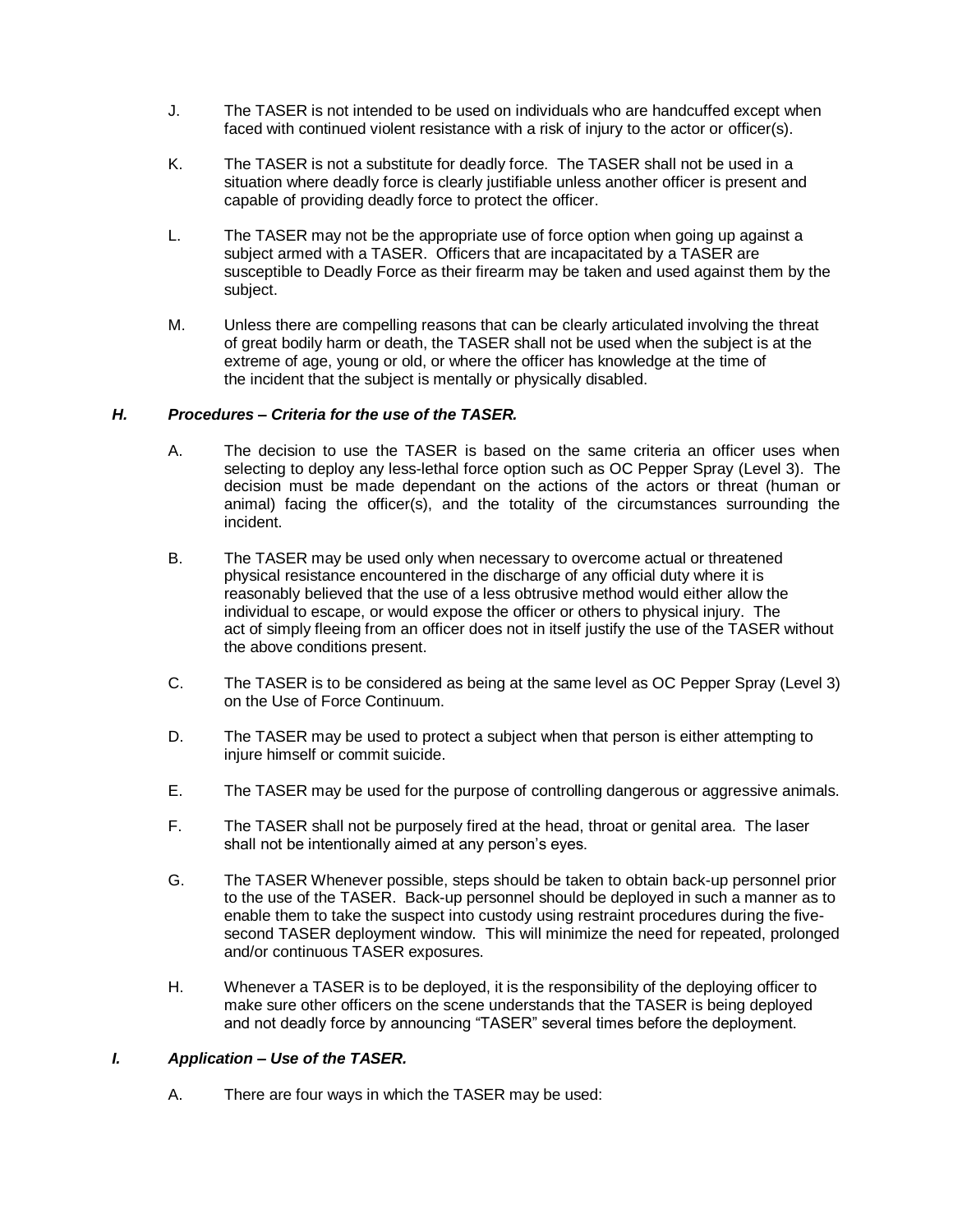- 1. Weapon Display TASER is removed from holster and pointed in the direction of the subject. The Laser is activated. The purpose is this display is to convince the subject to comply with a lawful order and avoid the TASER being deployed in the "Drive Stun" or "Probe" mode.
- 2. Spark Display A non-contact demonstration of the TASER's ability to discharge electricity. This is conducted only when the cartridge has been removed from the weapon. The purpose of this display is to convince the subject to comply with a lawful order and avoid the TASER being deployed in the "Drive Stun" or "Probe" mode.
- 3. Drive Stun Contact is made by pressing the front of the TASER (cartridge removed or after cartridge has been fired) into the body of a subject resisting lawful orders, and activating the TASER. The drive stun causes significant localized pain to the area touched by the TASER but does not have a significant effect on the central nervous system. The drive stun does not incapacitate a subject but may assist in taking a subject into custody. If a TASER is fired using the cartridge at a distance of less than three feet, the effect will be very similar to a drive stun.
- 4. Probe The TASER is most effective when the cartridge is fired and the probes/darts make direct contact with the subject. Proper application will result in temporary immobilization of the subject and provide the officer a "window of opportunity" in which to take the subject safely into custody. Optimum range for probe deployment is 7 – 15 feet with a 21- 25 foot maximum distance. Deployment of the TASER cartridge at distances of less than three feet will not normally result in temporary immobilization or central nervous systems disruption.
- B. The TASER shall be pointed in a safe direction with the safety on during loading, unloading, or when handled in other than operational deployment.
- C. In preparation of firing, the TASER shall be pointed in a safe direction, taken off safety, and then aimed. Center mass of the subject's back is the primary aiming point. Center mass to lower- center mass of the chest is a secondary aiming point. Back shots are the preferred aiming point when practical.
- D. The TASER is equipped with fixed sights and a laser dot. The laser dot shall be used as the primary aiming device.
- E. The TASER may be used in exigent circumstances in a "drive stun" mode. The cartridge is removed and the unit is pressed firmly into an appropriate area such as the abdominal region, hips, thigh, and the pelvic girdle. The drive stun mode shall not be used with a live, non-discharged cartridge in place.
- F. No officer shall simultaneously draw and hold a TASER and any firearm. This is to prevent a sympathetic reaction discharge.
- G. Whenever practical, use verbal commands and point the laser at the subject, but not at their eyes, prior to firing in an attempt to gain voluntary compliance.
- H. Whenever possible a warning shall be given to the offender prior to deployment of the TASER unless such a warning would increase risk of greater injury to the offender, officers, or others.
- I. Unless circumstances exist to limit or prevent the consideration of the assignments detailed below, consideration should be given to designating responsibilities as follows:
	- 1. One Officer to deploy the TASER device.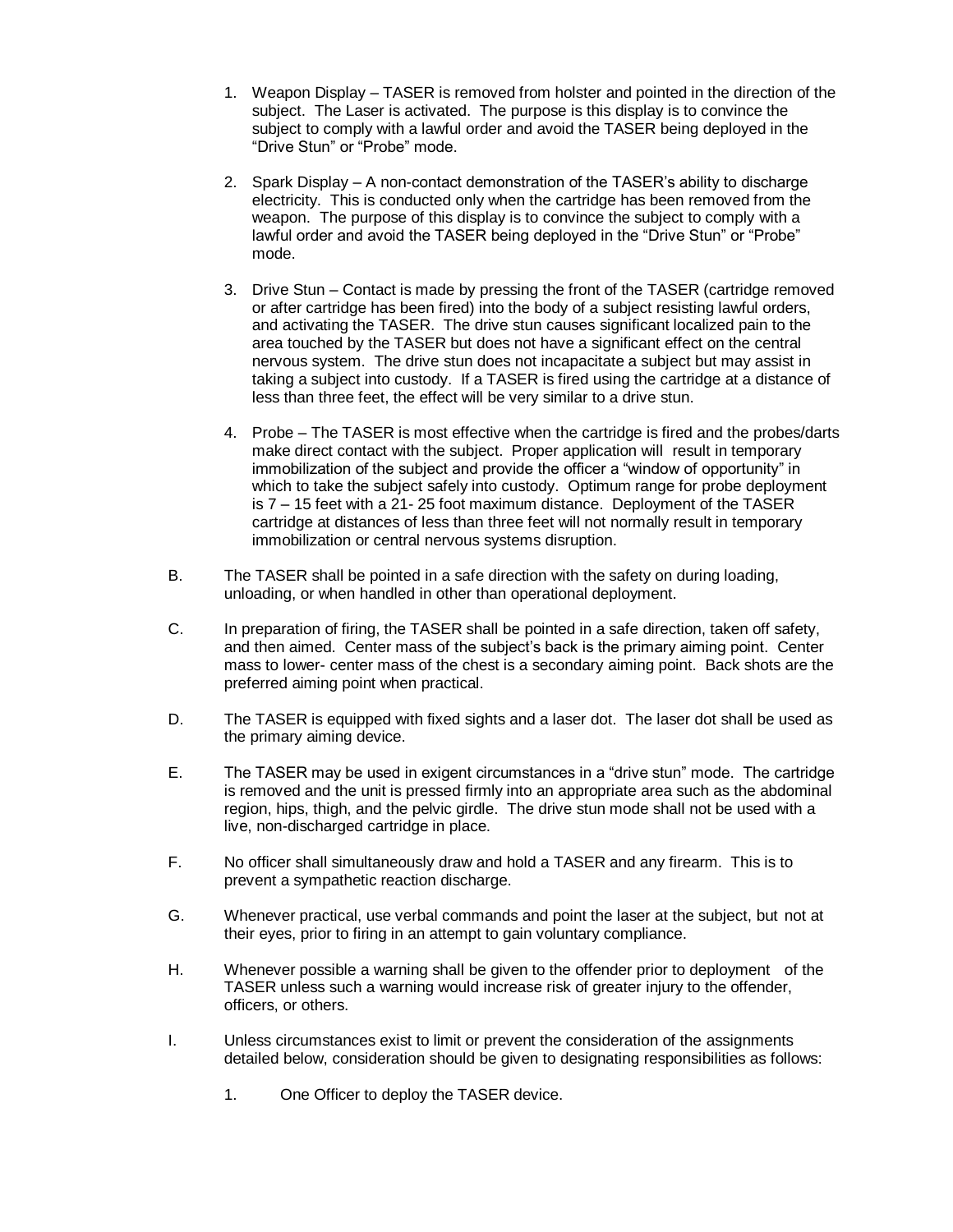2. One additional Officer armed with a second TASER device standing by. If a second Officer is not available or it is not practical to have an Officer act in this capacity, the primary Officer deploying the TASER device should be prepared to fire a second cartridge in the event that the initial cartridge misses the target or fails to function properly.

Note: If the TASER is being deployed in a Deadly Force situation, the second or backup officer shall provide cover with a firearm.

- 3. Protection Officer(s) prepared to deliver appropriate force option(s).
- 4. Custody Officer(s) who are given responsibility to handcuff and restrain the suspect after deployment of the TASER device.

Note: Under exigent circumstances, nothing in this Policy prohibits an Officer from deploying and firing a TASER without requesting or having the presence of additional Officers.

- J. In most cases, the TASER shall be deployed in individual five-second discharges. Prolonged, extended, uninterrupted discharges or extensive multiple discharges shall be avoided.
- K. Repeated, prolonged, and/or continuous exposures(s) to the TASER electrical discharge may cause strong muscle contractions that may impair breathing and respiration, particularly when the probes are places across the chest or diaphragm.
- L. Excited delirium is a potentially fatal condition caused by a complex set of physiological conditions including over-exertion of the subject and the inability for sufficient respiration to maintain normal blood chemistry. These subjects are at significant and potentially fatal risks from further prolonged exertion and/or impaired breathing. Excited delirium has been associated with the abuse of cocaine and methamphetamine drugs.
- M. Following each five-second TASER discharge, the discharging officer shall immediately assess the situation to determine the need for subsequent TASER discharges and/or the use of other techniques or force.
- N. When practical, physical restraint techniques such as handcuffing should be applied during the five-second TASER discharge to minimize the total duration of the struggle and that of the TASER system stimulation.
- O. If circumstances preclude restraint techniques during TASER discharge (i.e., lone officer, lack of effectiveness of TASER discharge, etc.):
	- 1. The discharging officer should attempt to minimize the uninterrupted duration and total number of TASER applications.
	- 2. If the subject refuses to comply after multiple TASER applications, the officer should consider whether the additional applications are making sufficient progress towards compliance/restraint or if a transition to a different force option is warranted.
	- 3. Situations warranting consideration of prolonged, extended, uninterrupted discharges or extensive multiple discharges shall be limited to those where the subject poses an immediate threat of death or great bodily harm to him/herself or others.

While assessing the progress of the situation and the potential need to change tactics, officers should be mindful of the signs/symptoms associated with excited delirium. Signs and Symptoms of Excited Delirium may include but are not limited to the following: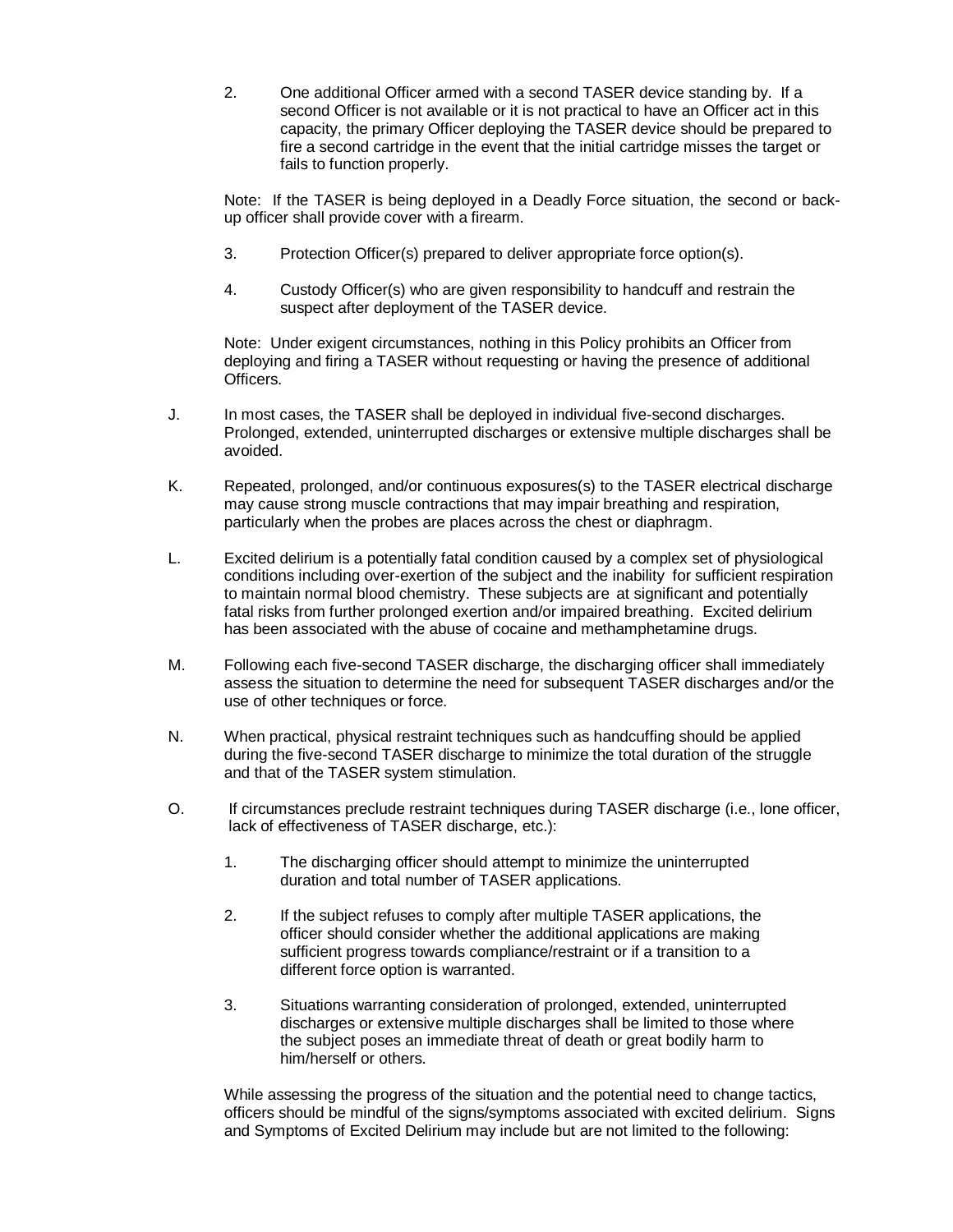- **a. Unbelievable strength**
- **b. Imperviousness to pain**
- **c. Ability to offer effective resistance against multiple officers over extended period of time**
- **d. Hyperthermia (temperatures can spike to between 105- 113 degrees F)**
- **e. Sweating**
- **f. Shedding clothes or nudity**
- **g. Bizarre and violent behavior**
- **h. Aggression**
- **i. Hyperactivity**
- **j. Extreme paranoia**
- **k. Incoherent shouting or nonsensical speech**
- **l. Hallucinations**
- **m. Attraction to glass (smashing glass is common)**
- **n. Confusion or disorientation**
- **o. Grunting or animal-like sounds while struggling with Officers**
- **p. Foaming at the mouth**
- **q. Drooling**
- **r. Dilated pupils**

#### *J. TASER Post-Use Requirements.*

- A. Officers may remove the TASER probes from a person subjected to TASER activation under the following guidelines:
	- 1. Officers shall follow the appropriate probe removal techniques as instructed in the TASER qualification-training course.
	- 2. Officers shall administer the appropriate first aid to the site of the probe punctures to the skin.
- B. The removed probes shall be considered a biohazard. Probes shall be stored point down in the spent cartridge, re-secured with plastic cartridge cover and then secured with evidence tape.
- C. Officers should take universal precautions when removing the probes from a subject, as well as in the handling and storage of these probes.
- D. Probes shall not be removed if located in the face, neck, groin, female breast area, spinal column area, or any other area that the officer believes might result in unnecessary pain or injury:
	- 1. Paramedics shall be requested to respond to remove these probes and/or examine the subject.
	- 2. Paramedics shall determine if transportation to a medical facility is necessary.
	- 3. Officers must request the paramedics to respond and examine a subject in the following circumstances:
		- a. The subject is exhibiting any adverse physical reaction to the TASER activation.
		- b. The subject is displaying any possible life threatening affects from the activation.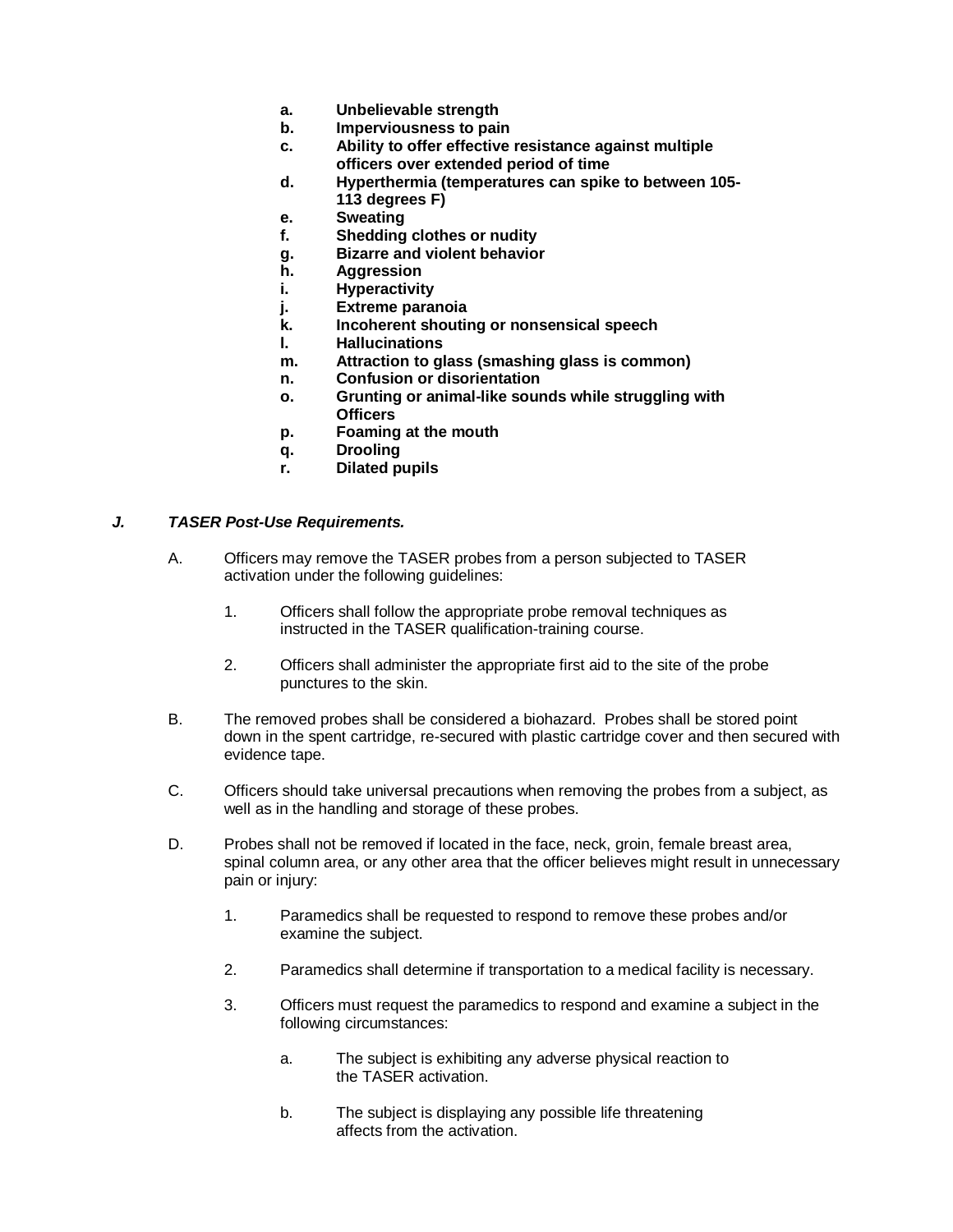- c. The subject has received more than five (5) full cycle TASER activations.
- e. Do not transport offender face down who have received any application of the TASER.
- f. Officers shall obtain a hospital release form after treatment by a medical facility of a subject and the release back to police custody.
- g. The puncture wounds and/or drive stun contact area of the offender shall be photographed and photos attached to the TASER use report.
- h. Any officer who deploys a TASER must place the cartridge and the TASER into Temporary Evidence to ensure recovery of the data from the deployment by adhering to the following procedure:
	- 1. Place probes back into the cartridge firing well point first.
	- 2. Re-secure the plastic cartridge cover and secure with evidence tape.
	- 3. Do not wind the wires around the cartridge as valuable evidence may be lost by altering the wire coil.
	- 4. Place in a paper evidence bag.
- i. The TASER probes and wires will remain in evidence for a period of two years after deployment unless they are needed for a longer period to satisfy court purposes.
- j. The small colored and numbered dots/AFIDS dispersed by the deployment of the TASER should be located and collected for evidence/court purposes.

#### *K. Shift Supervisor Responsibilities.*

- A. Respond to the scene of a TASER deployment.
- B. Assure the offender receives medical treatment if required.
- C. If the subject of a TASER deployment is being transported to a medical facility for probe removal, assure that the offender has been properly restrained and the probe wires cut if not needed for control purposes.
- D. Assure that the offender has had prompt removal of the probes from his person or transported to the hospital if necessary.
- E. Assure that the offender is interviewed for extent of the effects of the TASER deployment, if possible. The puncture wounds and/or drive stun contact area of the offender shall be photographed and photos attached to the TASER use report.
- F. Assure the TASER Use Report is properly completed. Review all TASER Use Reports for compliance with departmental policy and forward the Use Report to the Captain or Lieutenant for administrative review.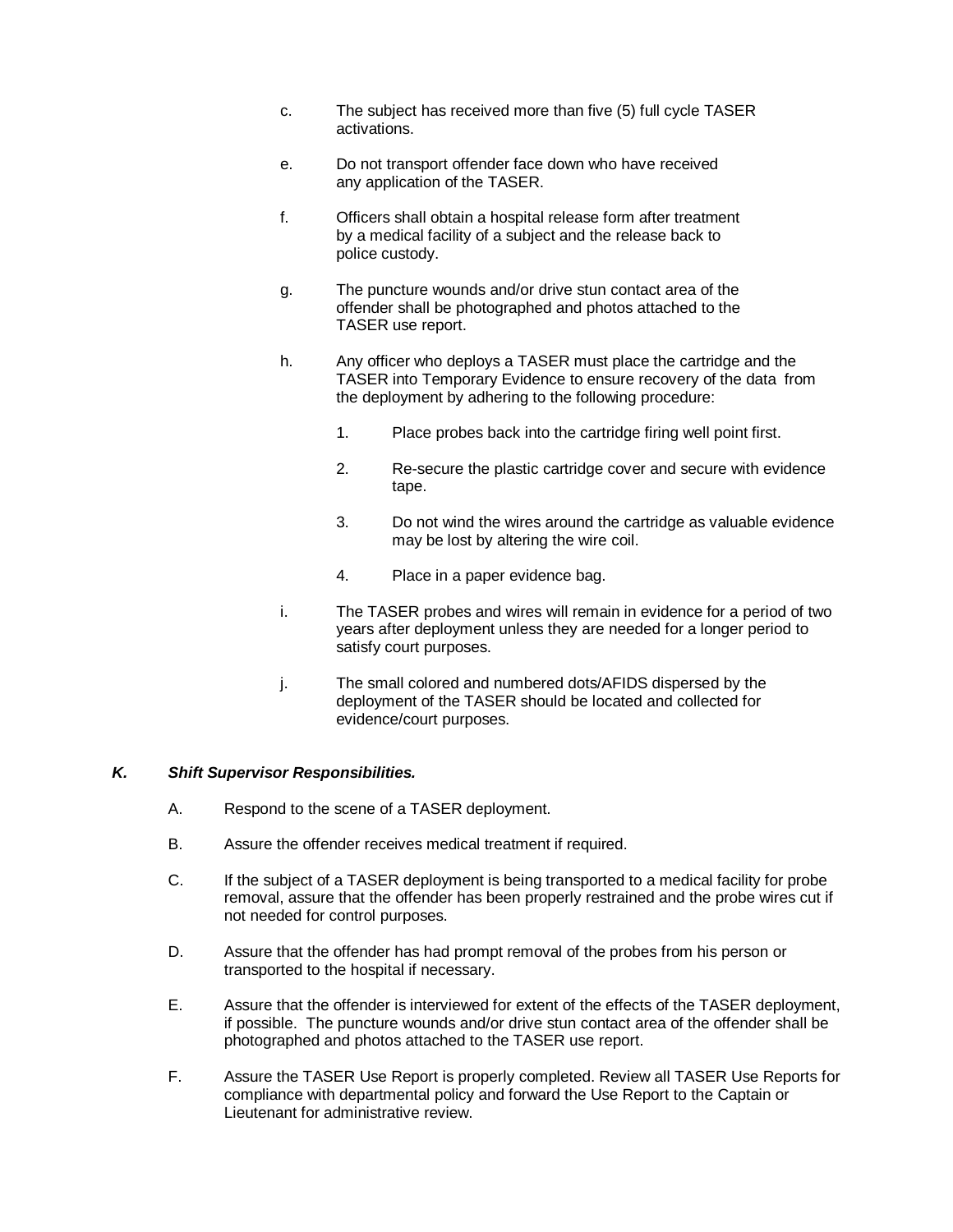#### *L. Reporting Requirements.*

- A. Officers who use, point or spark, an Electronic Control Device (TASER) against any person shall document such use on the TASER Use Report **(Attachment-A),** along with a use of force report and include the following information in their arrest report:
	- 1. the reason for deploying the TASER;
	- 2. how the TASER was used;
	- 3. the effect upon the individual(s);
	- 4. any medical treatment provided, and;<br>5. any iniuries sustained by any person i
	- any injuries sustained by any person involved in the incident.
- B. Officers are to document notification of prison personnel that the subject received an application of the TASER.
- C. Accidental discharges shall be immediately reported to the shift supervisor. A TASER Use Report shall be completed for accidental discharges.
- D. Disciplinary action will be taken against officers for undocumented activations/deployment of the TASER or for using the TASER for other what it is intended.

#### *M. Officer assigned to oversee TASER training responsibilities.*

- A. Receive, inspect, and ensure the maintenance and replacement of the Department's TASER devices and related equipment on a monthly basis.
- B. Maintain a system to record issuance of equipment.
- C. Return defective or damaged TASERS and air cartridges to the suppliers.
- D. Obtain service and / or replacement for effective or damaged TASER components from the supplier.
- E. Download data from each TASER on a monthly basis and compare to TASER Use Reports in order to verify that all TASER Use incidents were properly reported.
- F. Download data from any TASER that has been used to obtain compliance during an incident and record the findings on a TASER Use Log.
- G. TASER weapon data records will be reviewed annually to detect and deter misuse of the weapons.
- H. By coordinating with the Police Chief, ensure basic certification and annual recertification training is scheduled. Maintain a record of the training for each officer certified to carry a TASER.

#### *N. TASER Training.*

- A. Officers will be trained by a certified TASER instructor approved by the Nanticoke City Chief of Police.
- B. Only officers demonstrating proficiency in the use of department authorized TASERS will be approved to carry such weapons.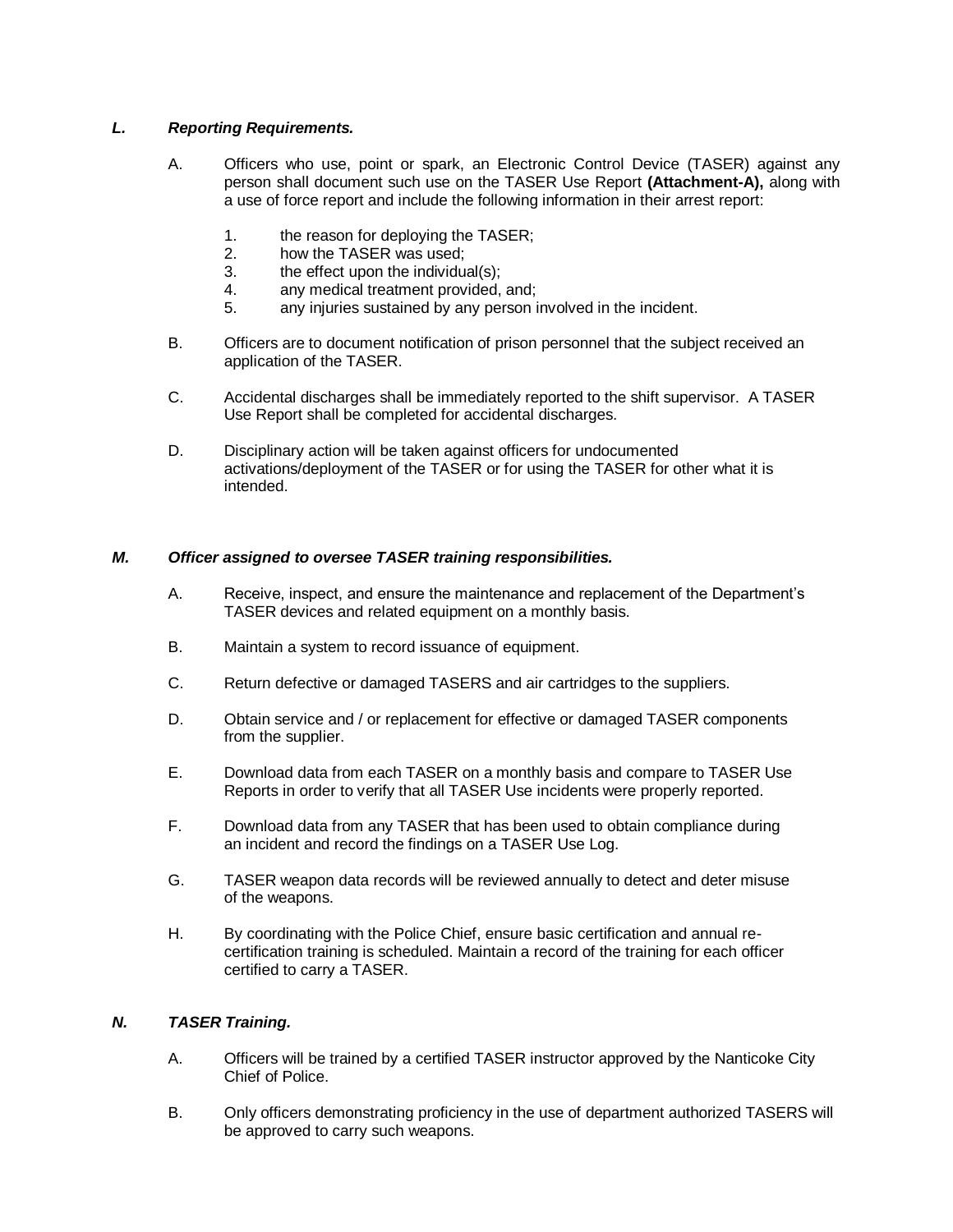**III. Effective: January 1, 2021**

**By order of:**

**Michael L. Roke Chief of Police**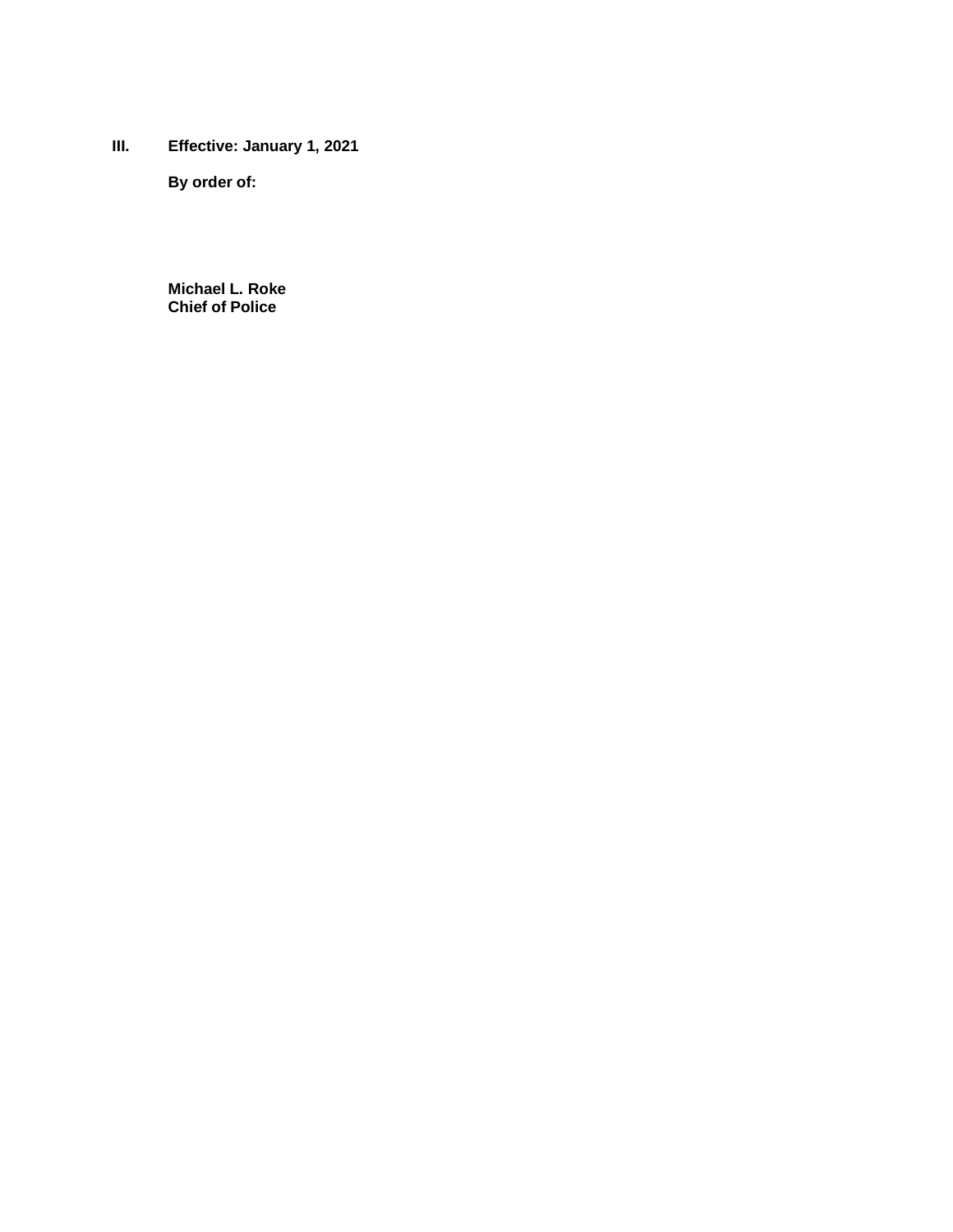# **EXHIBIT "C"**

# **Duty to Intervene**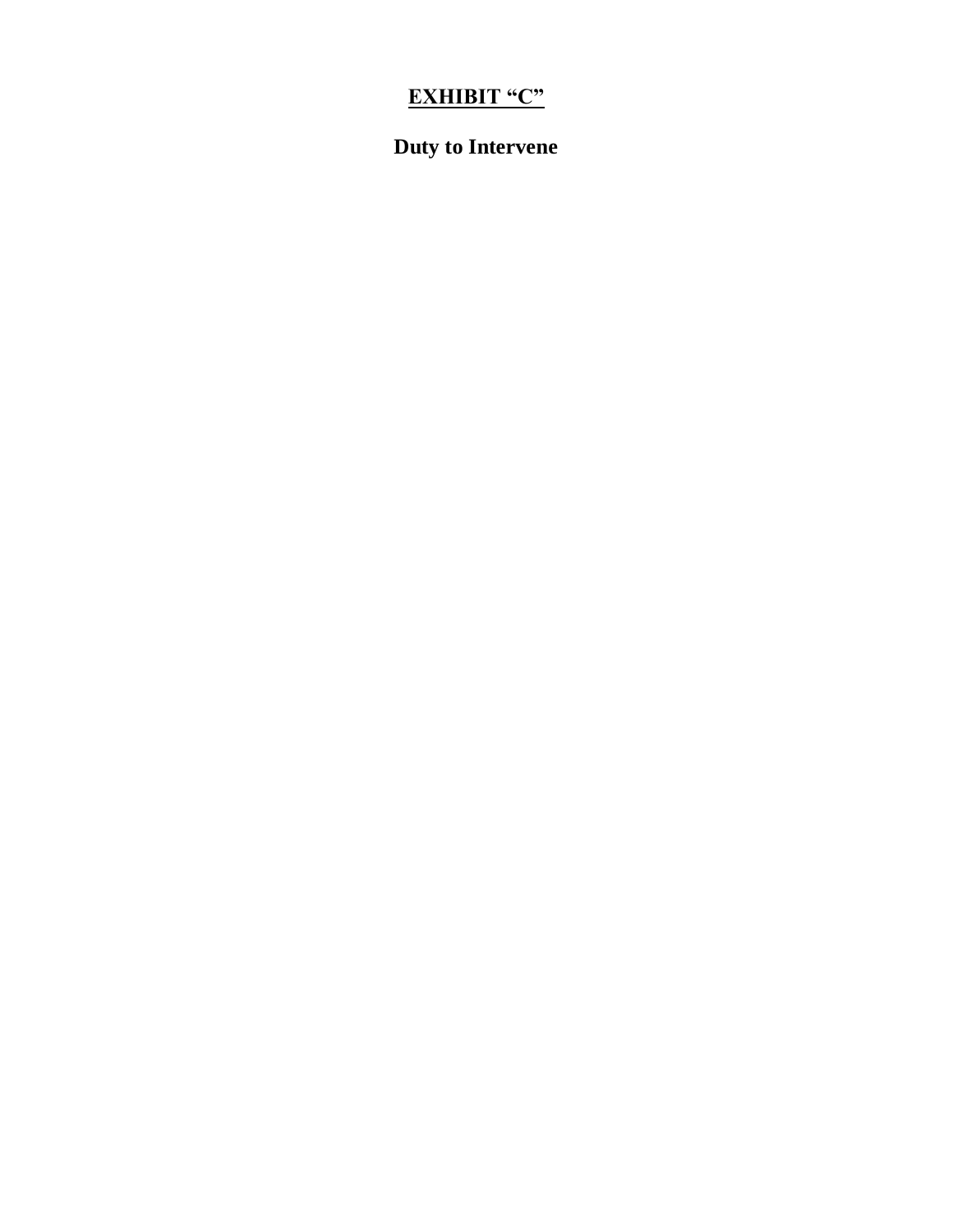

### **I. Purpose**

The purpose of this order is to provide members with guidelines on when to intervene to stop the use of excessive force and the procedures on how to report such force if witnessed being used by a member of this department or another police department.

### **II. Policy**

It is a legal and moral obligation for members of the Nanticoke Police Department to have a duty to intervene if they observe excessive force. This duty is embodied in the Nanticoke Police Department's values and mission statement, in the Law Enforcement Code of Ethics and in the Pennsylvania Crimes Code.

### **III. Definition**

Intervene: To come between, whether verbally or physically, so as to prevent or alter a result or course of events.

### **IV. Procedure**

- A. Any officer present and observing another officer using force that is clearly unreasonable under the circumstances should intervene when they have the opportunity to do so, to prevent the use of excessive force.
- 1. If aid is required by any individual, the member will request EMS immediately and render aid as to the best of his/her ability.
- B. Officers must notify any excessive or unreasonable force observed by members of this department or any other police department to a supervisor as soon as possible.
- 1. Supervisor Responsibility: